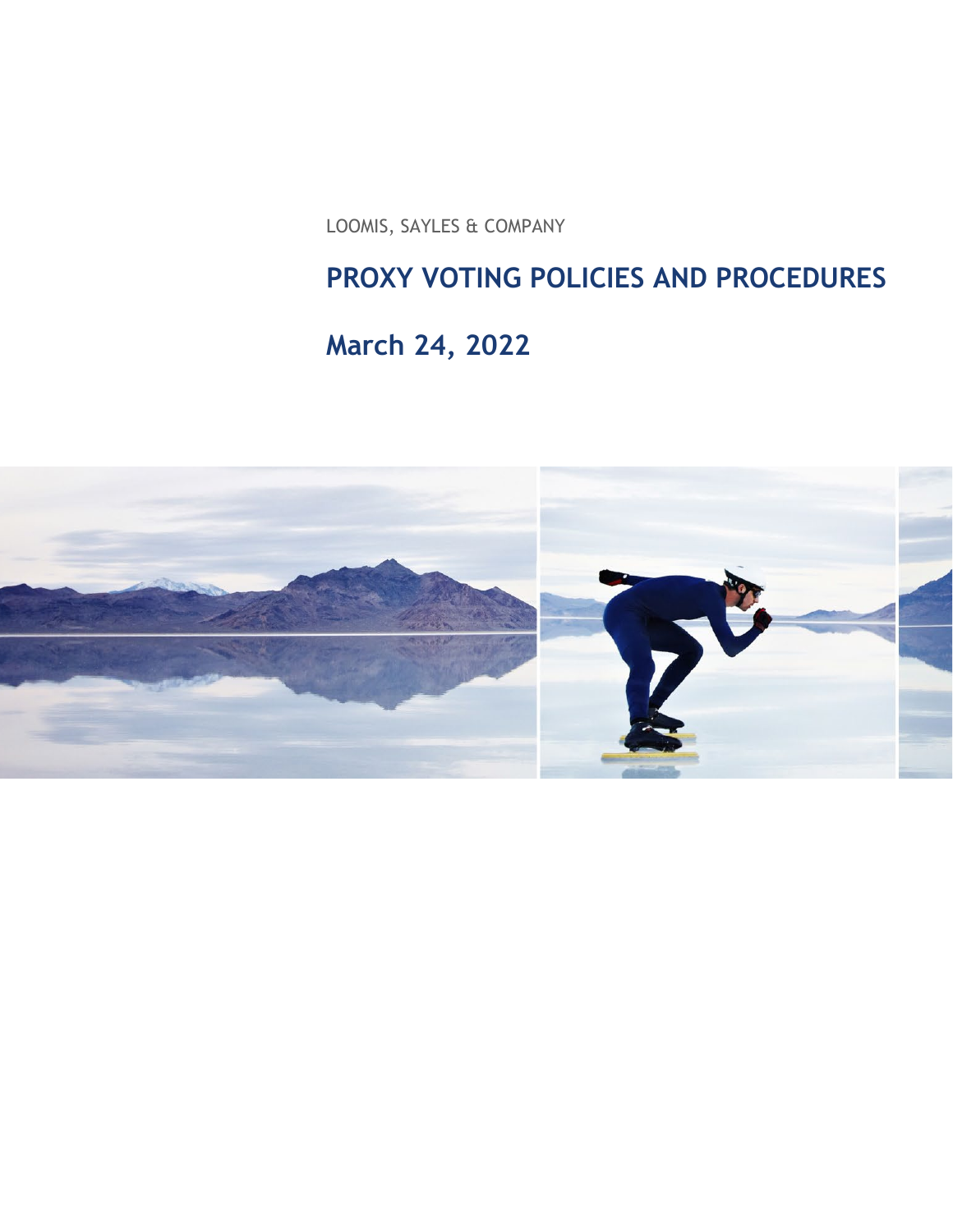

# **1. GENERAL**

# **A. Introduction.**

Loomis, Sayles & Company, L.P. ("Loomis Sayles") will vote proxies of the securities held in its clients' portfolios on behalf of each client that has delegated proxy voting authority to Loomis Sayles as investment adviser. Loomis Sayles has adopted and implemented these policies and procedures ("Proxy Voting Procedures") to ensure that, where it has voting authority, proxy matters are handled in the best interests of clients, in accordance with Loomis Sayles' fiduciary duty, and all applicable law and regulations. The Proxy Voting Procedures, as implemented by the Loomis Sayles Proxy Committee (as described below), are intended to support good corporate governance, including those corporate practices that address environmental and social issues ("ESG Matters"), in all cases with the objective of protecting shareholder interests and maximizing shareholder value.

Loomis Sayles uses the services of third parties (each a "Proxy Voting Service" and collectively the "Proxy Voting Services"), to provide research, analysis and voting recommendations and to administer the process of voting proxies for those clients for which Loomis Sayles has voting authority. Any reference in these Proxy Voting Procedures to a "Proxy Voting Service" is a reference either to the Proxy Voting Service that provides research, analysis and voting recommendations to Loomis Sayles or to the Proxy Voting Service that administers the process of voting proxies for Loomis Sayles or to both, as the context may require. Loomis Sayles will generally follow its express policy with input from the Proxy Voting Service that provides research, analysis and voting recommendations to Loomis Sayles unless the Proxy Committee determines that the client's best interests are served by voting otherwise.

#### **B. General Guidelines.**

The following guidelines will apply when voting proxies on behalf of accounts for which Loomis Sayles has voting authority.

**1. Client's Best Interests.** The Proxy Voting Procedures are designed and implemented in a way that is reasonably expected to ensure that proxy matters are conducted in the best interests of clients. When considering the best interests of clients, Loomis Sayles has determined that this means the best investment interest of its clients as shareholders of the issuer. To protect its clients' best interests, Loomis Sayles has integrated the consideration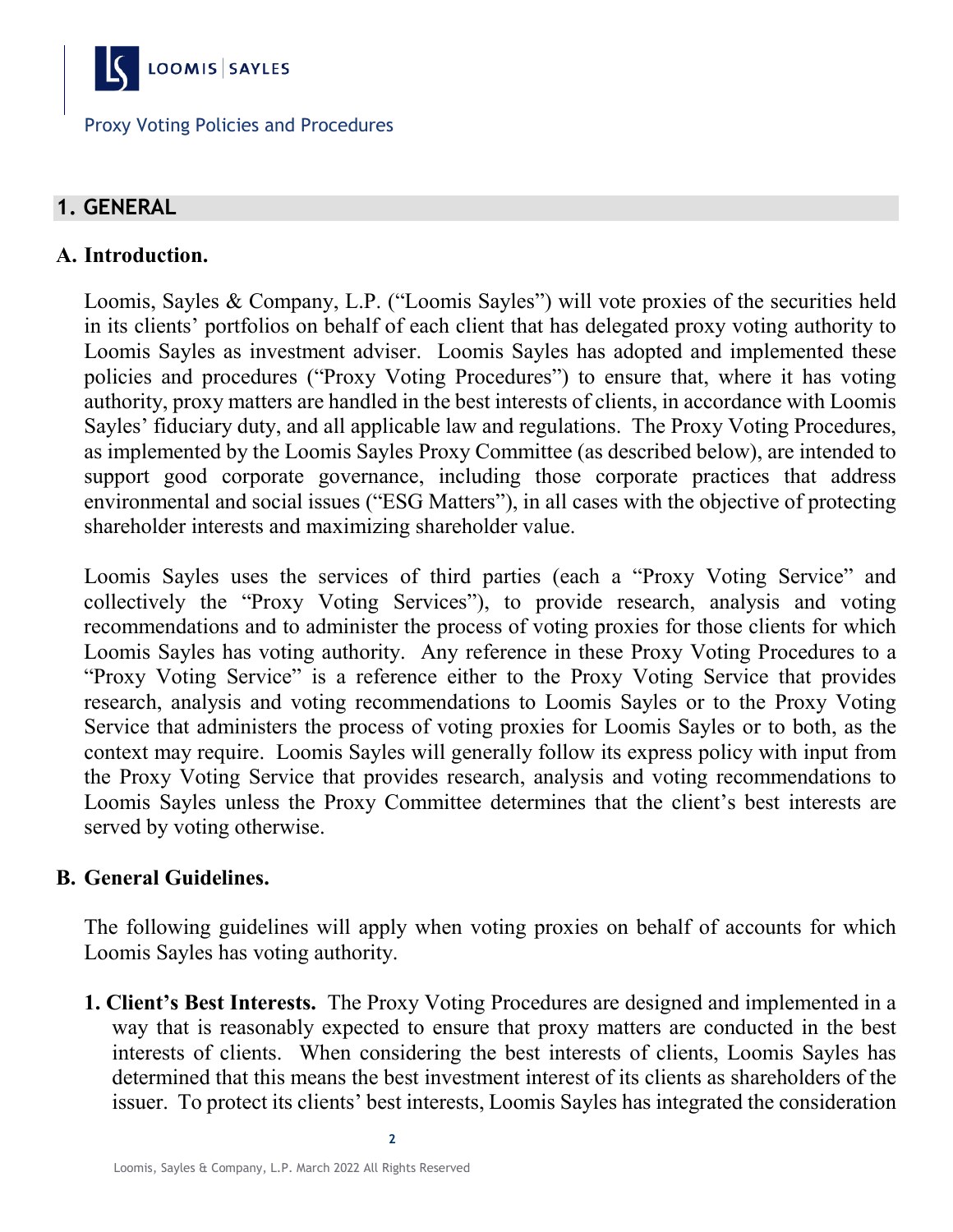

of ESG Matters into its investment process. The Proxy Voting Procedures are intended to reflect the impact of these factors in cases where they are material to the growth and sustainability of an issuer. Loomis Sayles has established its Proxy Voting Procedures to assist it in making its proxy voting decisions with a view toward enhancing the value of its clients' interests in an issuer over the period during which it expects its clients to hold their investments. Loomis Sayles will vote against proposals that it believes could adversely impact the current or future market value of the issuer's securities during the expected holding period. Loomis Sayles also believes that protecting the best interests of clients requires the consideration of potential material impacts of proxy proposals associated with ESG Matters.

For the avoidance of doubt, and notwithstanding any other provisions of these Proxy Voting Procedures, in all instances in which Loomis Sayles votes proxies on behalf of clients that are employee benefit plans subject to the Employee Retirement Income Security Act of 1974, as amended ("ERISA"), Loomis Sayles (a) will act solely in accordance with the economic interest of the plan and its participants and beneficiaries, and (b) will not subordinate the interests of the participants and beneficiaries in their retirement income or financial benefits under the plan to any other objective, or promote benefits or goals unrelated to those financial interests of the plan's participants and beneficiaries.

- **2. Client Proxy Voting Policies.** Rather than delegating proxy voting authority to Loomis Sayles, a client may (a) retain the authority to vote proxies on securities in its account; (b) delegate voting authority to another party; or (c) instruct Loomis Sayles to vote proxies according to a policy that differs from the Proxy Voting Procedures. Loomis Sayles will honor any of these instructions if the instruction is agreed to in writing by Loomis Sayles in its investment management agreement with the client. If Loomis Sayles incurs additional costs or expenses in following any such instruction, it may request payment for such additional costs or expenses from the client.
- **3. Stated Policies.** In the interest of consistency in voting proxies on behalf of its clients where appropriate, Loomis Sayles has adopted policies that identify issues where Loomis Sayles will (a) generally vote in favor of a proposal; (b) generally vote against a proposal; (c) generally vote as recommended by the Proxy Voting Service; and (d) specifically consider its vote for or against a proposal. However, these policies are guidelines and each vote may be cast differently than the stated policy, taking into consideration all relevant facts and circumstances at the time of the vote. In certain cases where the recommendation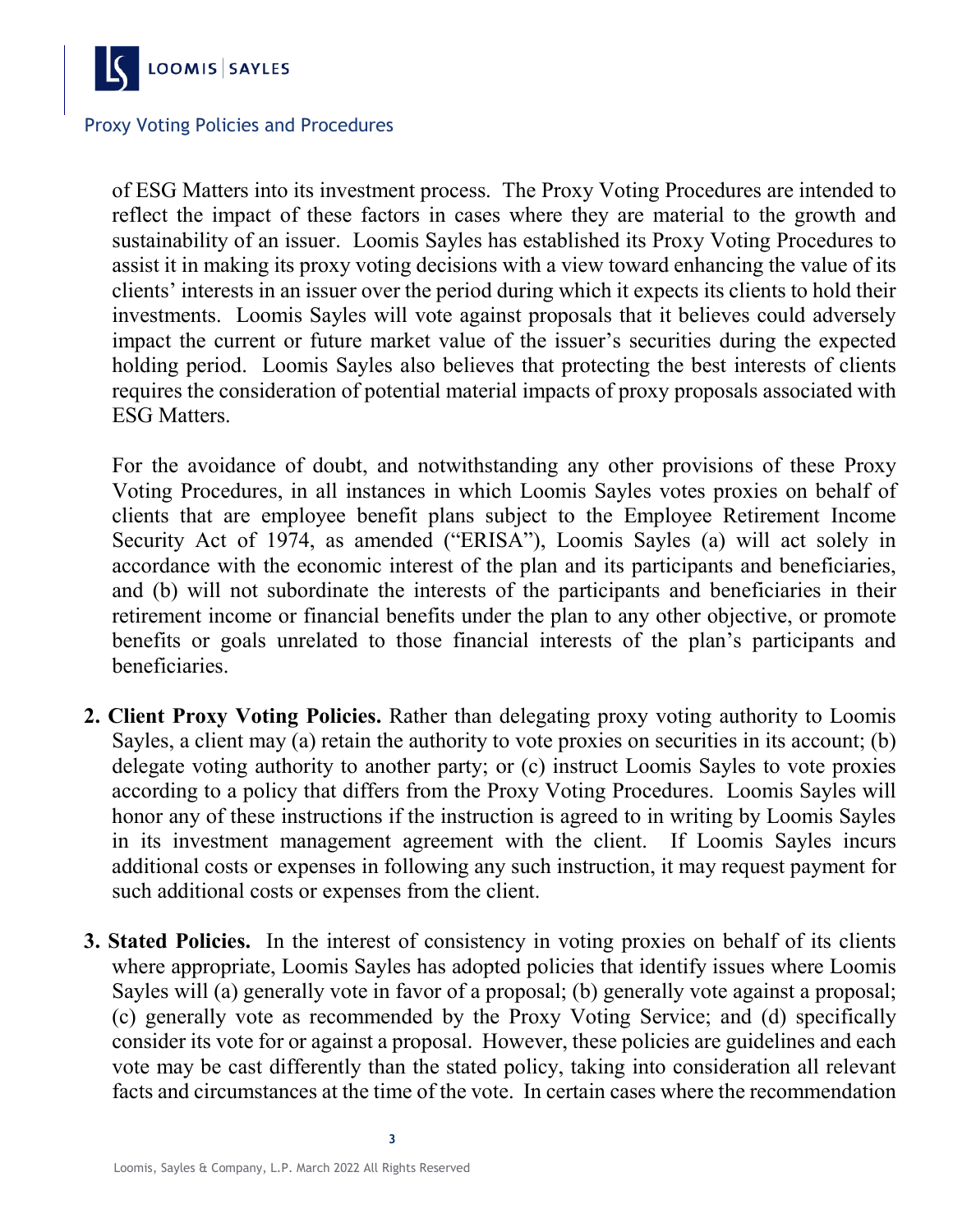

of the Proxy Voting Service and the recommendation of the issuer's management are the same, the vote will generally be cast as recommended and will not be reviewed on a caseby-case basis by the Proxy Committee. In cases where the portfolio manager of an account that holds voting securities of an issuer or the analyst covering the issuer or its securities recommends a vote, the proposal(s) will be voted according to these recommendations after a review for any potential conflicts of interest is conducted and will not be reviewed on a case-by-case basis by the Proxy Committee. There may be situations where Loomis Sayles casts split votes despite the stated policies. For example, Loomis Sayles may cast a split vote when different clients may be invested in strategies with different investment objectives, or when different clients may have different economic interests in the outcome of a particular proposal. Loomis Sayles also may cast a split vote on a particular proposal when its investment teams have differing views regarding the impact of the proposal on their clients' investment interests.

- **4. Abstentions and Other Exceptions.** Loomis Sayles' general policy is to vote rather than abstain from voting on issues presented, unless the Proxy Committee determines, pursuant to its best judgment, that the client's best interests require abstention. However, in the following circumstances Loomis Sayles may not vote a client's proxy:
	- The Proxy Committee has concluded that voting would have no meaningful, identifiable economic benefit to the client as a shareholder, such as when the security is no longer held in the client's portfolio or when the value of the portfolio holding is insignificant.
	- The Proxy Committee has concluded that the costs of or disadvantages resulting from voting outweigh the economic benefits of voting. For example, in some non-US jurisdictions, the sale of securities voted may be legally or practically prohibited or subject to some restrictions for some period of time, usually between the record and meeting dates ("share blocking"). Loomis Sayles believes that the loss of investment flexibility resulting from share blocking generally outweighs the benefit to be gained by voting. Information about share blocking is often incomplete or contradictory. Loomis Sayles relies on the client's custodian and on its Proxy Voting Service to identify share blocking jurisdictions. To the extent such information is wrong, Loomis Sayles could fail to vote shares that could have been voted without loss of investment flexibility, or could vote shares and then be prevented from engaging in a potentially beneficial portfolio transaction.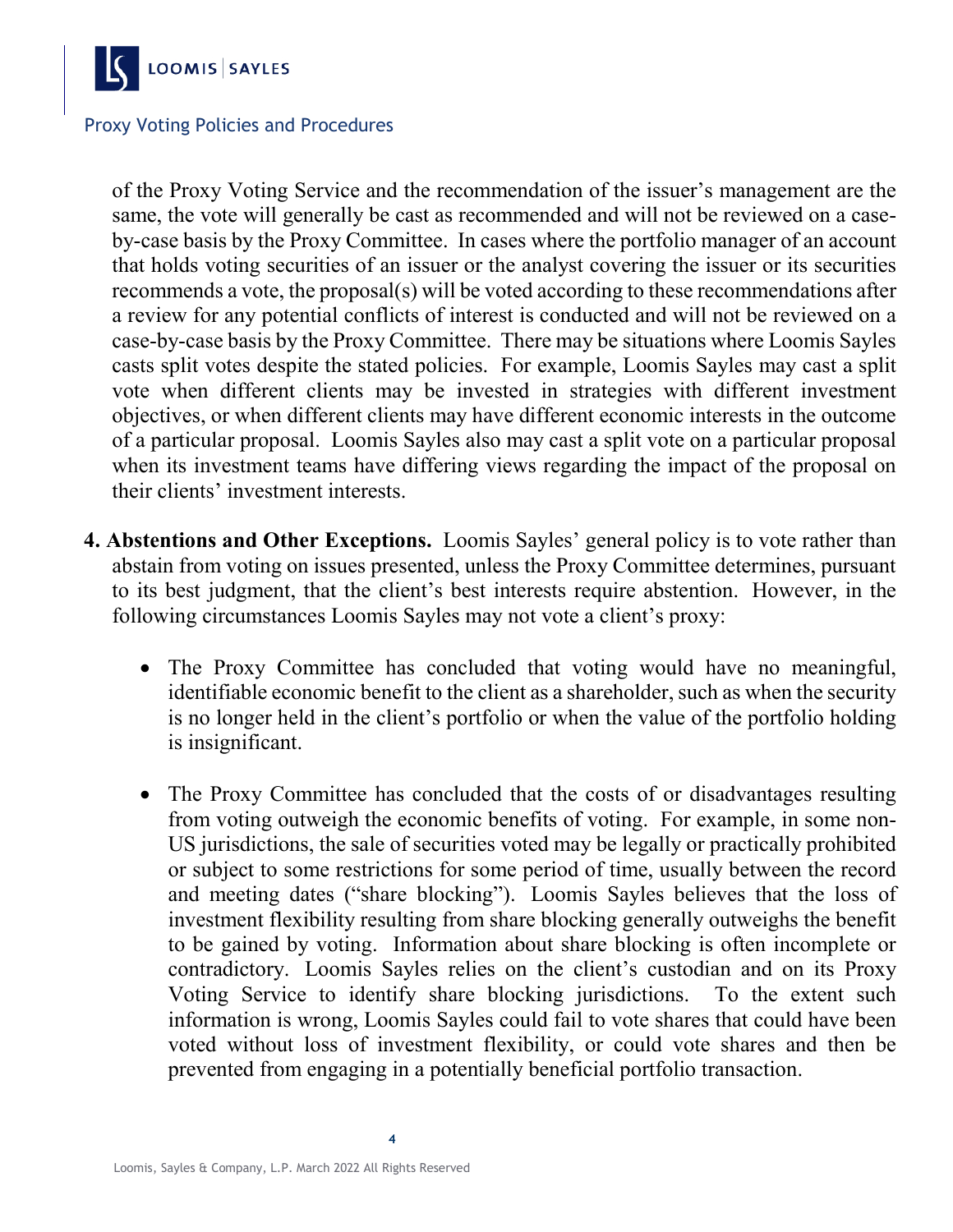

- Administrative requirements for voting proxies in certain foreign jurisdictions (which may be imposed a single time or may be periodic), such as providing a power of attorney to the client's local sub-custodian, cannot be fulfilled due to timing of the requirement, or the costs required to fulfill the administrative requirements appear to outweigh the benefits to the client of voting the proxy.
- The client, as of the record date, has loaned the securities to which the proxy relates and Loomis Sayles has concluded that it is not in the best interest of the client to recall the loan or is unable to recall the loan in order to vote the securities<sup>[1](#page-4-0)</sup>.
- The client so directs Loomis Sayles.

The Proxy Committee will generally vote against, rather than abstain from voting on, ballot issues where the issuer does not provide sufficient information to make an informed decision. In addition, there may be instances where Loomis Sayles is not able to vote proxies on a client's behalf, such as when ballot delivery instructions have not been processed by a client's custodian, when the Proxy Voting Service has not received a ballot for a client's account (e.g., in cases where the client's shares have been loaned to a third party), when proxy materials are not available in English, and under other circumstances beyond Loomis Sayles' control.

- **5. Oversight.** All issues presented for shareholder vote are subject to the oversight of the Proxy Committee, either directly or by application of this policy. All non-routine issues will generally be considered directly by the Proxy Committee and, when necessary, the investment professionals responsible for an account holding the security, and will be voted in the best investment interests of the client. All routine "for" and "against" issues will be voted according to this policy unless special factors require that they be considered by the Proxy Committee and, when necessary, the investment professionals responsible for an account holding the security.
- **6. Availability of Procedures.** Loomis Sayles publishes these Proxy Voting Procedures, as updated from time to time, on its public website, www.loomissayles.com, and includes a description of its Proxy Voting Procedures in Part 2A of its Form ADV. Upon request, Loomis Sayles also provides clients with a copy of its Proxy Voting Procedures.

<span id="page-4-0"></span><sup>&</sup>lt;sup>1</sup> Loomis Sayles does not engage in securities lending. However, some clients do opt to lend securities, availing themselves of their custodians' services.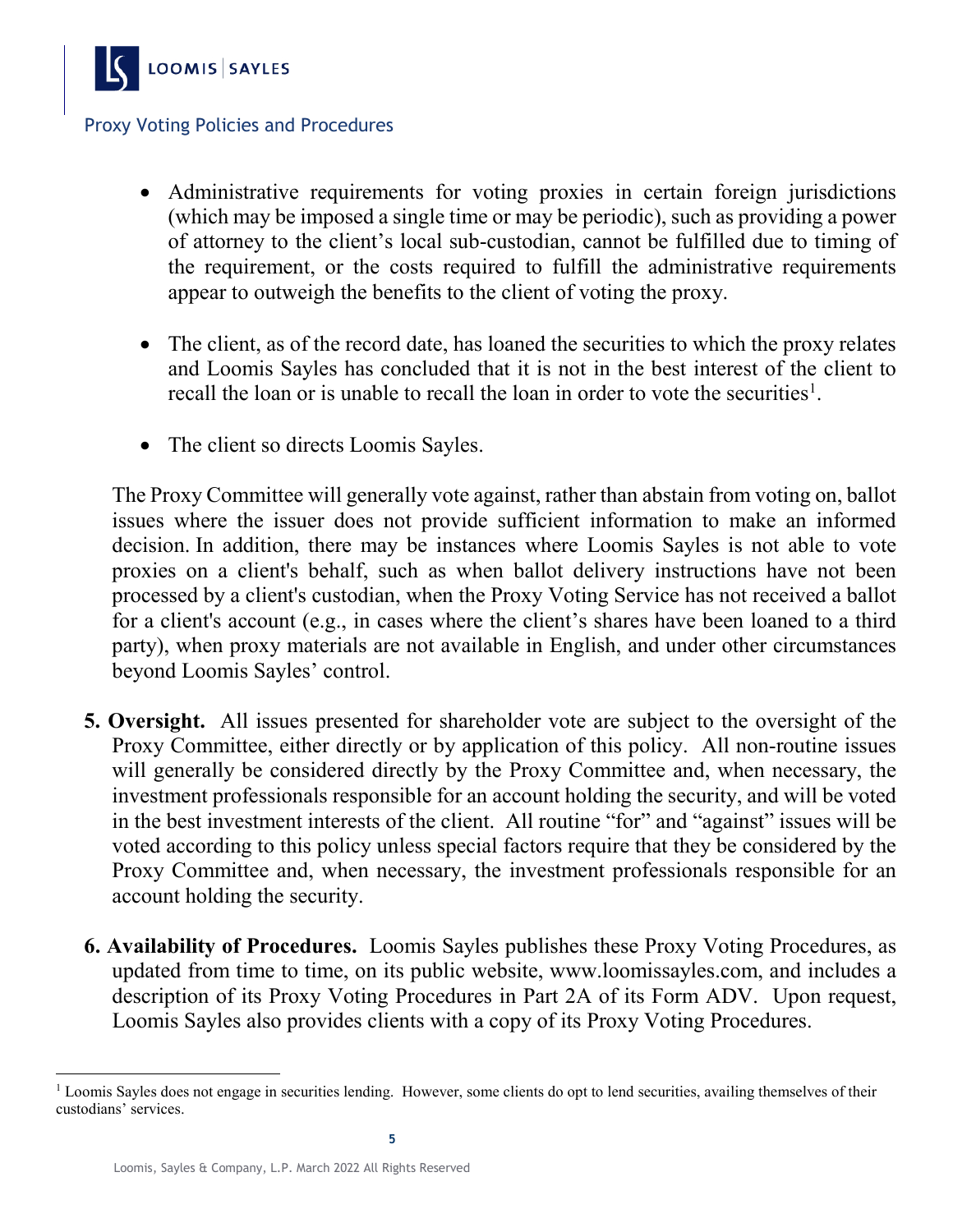

**7. Disclosure of Vote.** Loomis Sayles makes certain disclosures regarding its voting of proxies in the aggregate (not specific as to clients) on its website, www.loomissayles.com. For mutual funds that it manages, Loomis Sayles is required by law to make certain disclosures regarding its voting of proxies annually. This information is also available on the Loomis Sayles website. Additionally, Loomis Sayles will, upon request by a client, provide information about how each proxy was voted with respect to the securities in that client's account. Loomis Sayles' policy is not to disclose a client's proxy voting records to third parties except as required by applicable law and regulations.

#### **C. Proxy Committee.**

- **1. Proxy Committee.** Loomis Sayles has established a Proxy Committee. The Proxy Committee is composed of senior representatives from firm investment teams and members of the Legal and Compliance Department, and other employees of Loomis Sayles as needed. In the event that any member is unable to participate in a meeting of the Proxy Committee, he or she may designate another individual to act on his or her behalf. A vacancy in the Proxy Committee is filled by the prior member's successor in position at Loomis Sayles or a person of equivalent experience. Each portfolio manager of an account that holds voting securities of an issuer or the analyst covering the issuer or its securities may be an ad hoc member of the Proxy Committee in connection with voting proxies of that issuer. Voting determinations made by the Proxy Committee generally will be memorialized electronically (e.g., by email).
- **2. Duties.** The Proxy Committee's specific responsibilities include the following:
	- a. developing, authorizing, implementing and updating the Proxy Voting Procedures, including:

(i) annually reviewing the Proxy Voting Procedures to ensure consistency with internal policies and regulatory agency policies, including determining the continuing adequacy of the Proxy Voting Procedures to confirm that they have been formulated reasonably and implemented effectively, including whether they continue to be reasonably designed to ensure that proxy votes are cast in clients' best interest,

(ii) annually reviewing existing voting guidelines and developing of additional voting guidelines to assist in the review of proxy proposals, and

(iii) annually reviewing the proxy voting process and addressing any general issues that relate to proxy voting;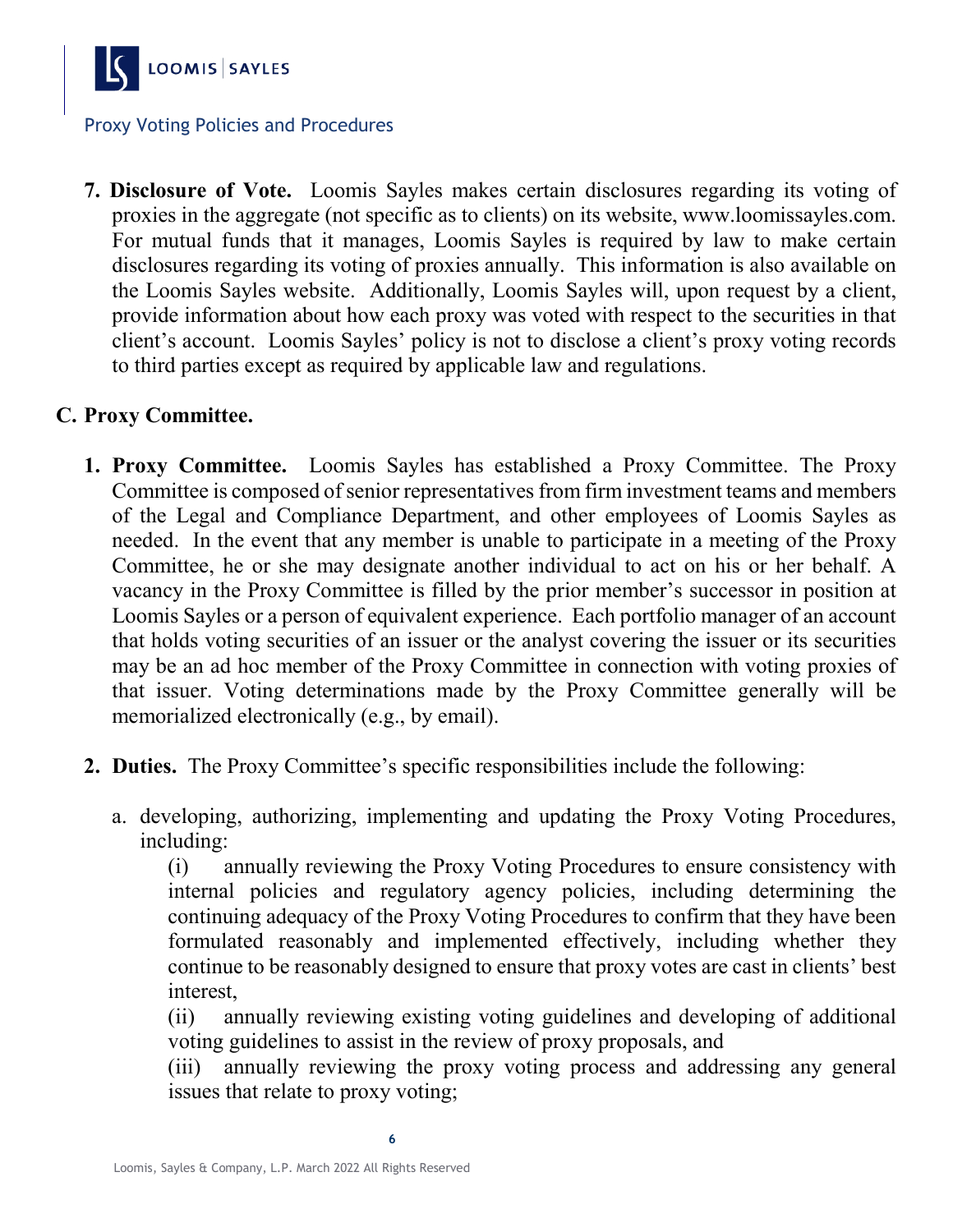

b. overseeing the proxy voting process, including:

(i) overseeing the vote on proposals according to the predetermined policies in the voting guidelines,

(ii) directing the vote on proposals where there is reason not to vote according to the predetermined policies in the voting guidelines or where proposals require special consideration,

(iii) consulting with the portfolio managers and analysts for the accounts holding the security when necessary or appropriate, and

(iv) periodically sampling or engaging an outside party to sample proxy votes to ensure they comply with the Proxy Voting Procedures and are cast in accordance with the clients' best interests;

c. engaging and overseeing third-party vendors that materially assist Loomis Sayles with respect to proxy voting, such as the Proxy Voting Services, including:

(i) determining and periodically reassessing whether, as relevant, the Proxy Voting Service has the capacity and competency to adequately analyze proxy issues by considering:

(a) the adequacy and quality of the Proxy Voting Service's staffing, personnel and technology,

(b) whether the Proxy Voting Service has adequately disclosed its methodologies in formulating voting recommendations, such that Loomis Sayles can understand the factors underlying the Proxy Voting Service's voting recommendations,

(c) the robustness of the Proxy Voting Service's policies and procedures regarding its ability to ensure that its recommendations are based on current, materially complete and accurate information, and

(d) the Proxy Voting Service's policies and procedures regarding how it identifies and addresses conflicts of interest, including whether the Proxy Voting Service's policies and procedures provide for adequate disclosure of its actual and potential conflicts of interest with respect to the services it provides to Loomis Sayles.

(ii) providing ongoing oversight of the Proxy Voting Services to ensure that proxies continue to be voted in the best interests of clients and in accordance with these Proxy Voting Procedures and the determinations and directions of the Proxy Committee,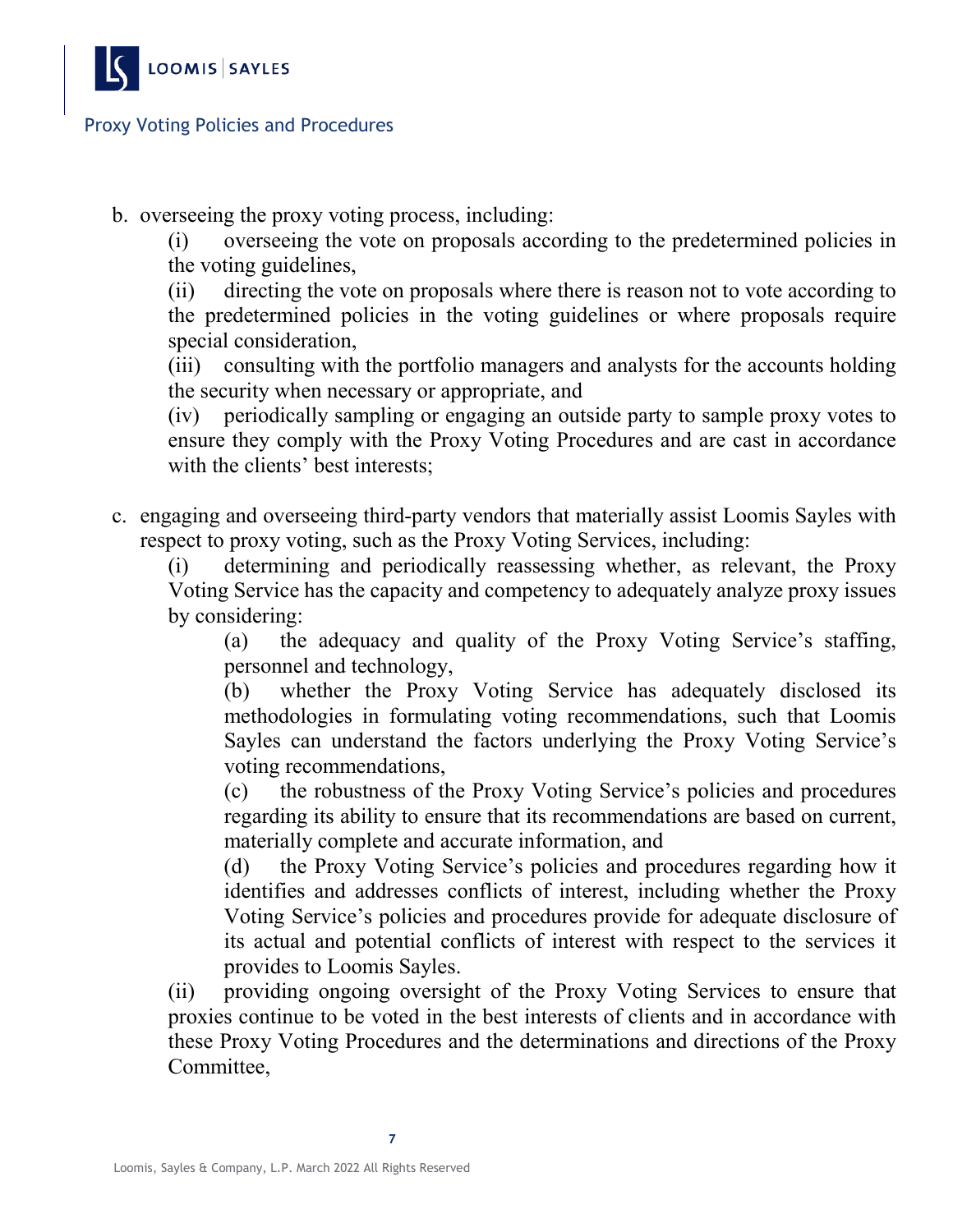

(iii) receiving and reviewing updates from the Proxy Voting Services regarding relevant business changes or changes to the Proxy Voting Services' conflict policies and procedures, and

(iv) in the event that the Proxy Committee becomes aware that a recommendation of the Proxy Voting Service was based on a material factual error (including materially inaccurate or incomplete information): investigating the error, considering the nature of the error and the related recommendation, and determining whether the Proxy Voting Service has taken reasonable steps to reduce the likelihood of similar errors in the future; and

d. further developing and/or modifying these Proxy Voting Procedures as otherwise appropriate or necessary.

#### **3. Standards.**

- a. When determining the vote of any proposal for which it has responsibility, the Proxy Committee shall vote in the client's best interests as described in section 1(B)(1) above. In the event a client believes that its other interests require a different vote, Loomis Sayles shall vote as the client instructs if the instructions are provided as required in section  $1(B)(2)$  above.
- b. When determining the vote on any proposal, the Proxy Committee shall not consider any benefit to Loomis Sayles, any of its affiliates, any of its or their clients or service providers, other than benefits to the owner of the securities to be voted.
- c. If Loomis Sayles becomes aware of additional information relevant to the voting of a shareholder meeting after a vote has been entered but before the applicable voting deadline has passed, it will consider whether or not such information impacts the vote determination entered, and if necessary, use reasonable efforts to change the vote instruction.

#### **D. Conflicts of Interest.**

Loomis Sayles has established policies and procedures to ensure that proxy votes are voted in its clients' best interests and are not affected by any possible conflicts of interest. First, except in certain limited instances, Loomis Sayles votes in accordance with its pre-determined policies set forth in these Proxy Voting Procedures. Second, where these Proxy Voting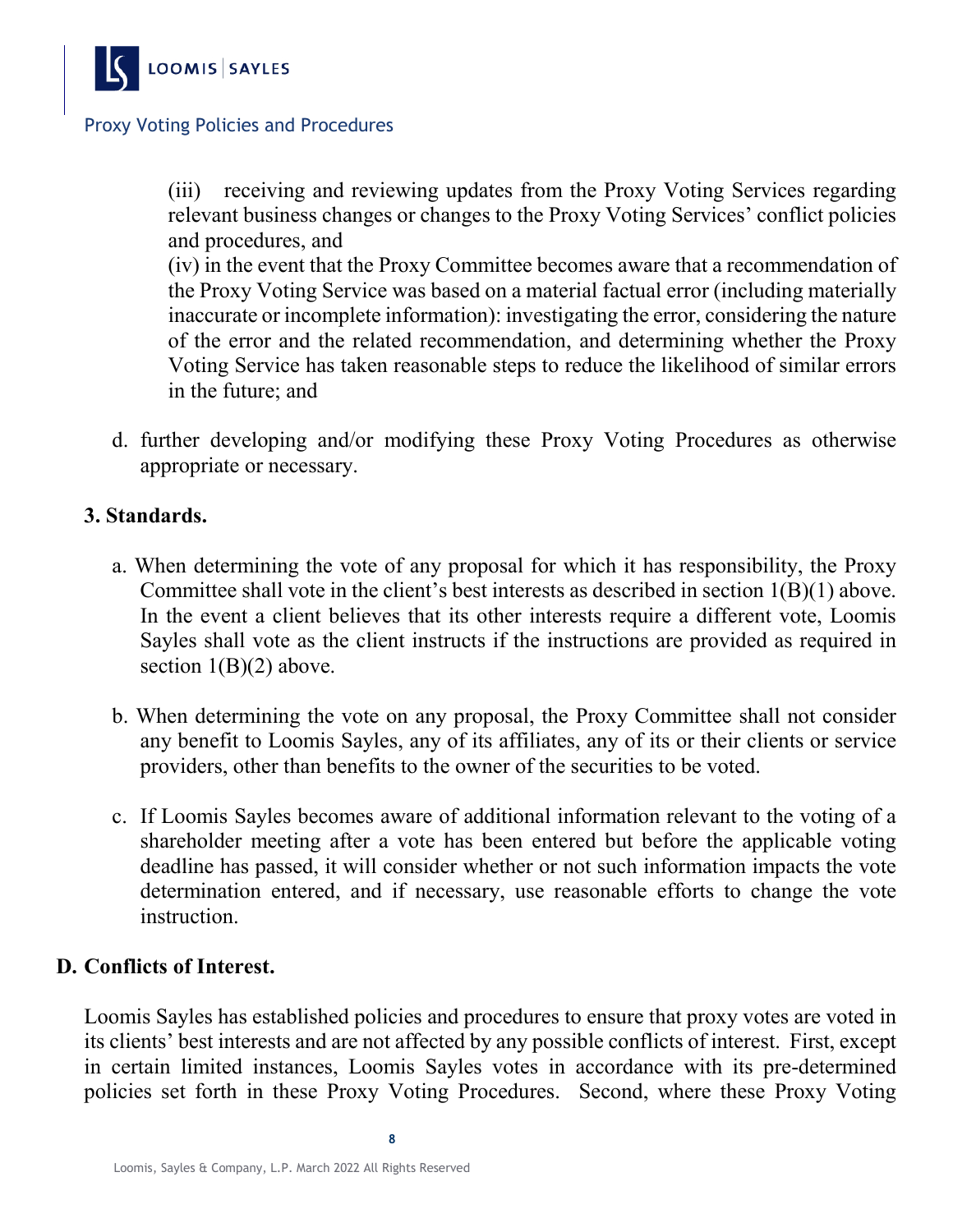

Procedures allow for discretion, Loomis Sayles will generally consider the recommendations of the Proxy Voting Service in making its voting decisions. However, if the Proxy Committee determines that the Proxy Voting Service's recommendation is not in the best interests of the firm's clients, then the Proxy Committee may use its discretion to vote against the Proxy Voting Service's recommendation, but only after taking the following steps: (1) conducting a review for any material conflict of interest Loomis Sayles may have, and (2) if any material conflict is found to exist, excluding anyone at Loomis Sayles who is subject to that conflict of interest from participating in the voting decision in any way. However, if deemed necessary or appropriate by the Proxy Committee after full disclosure of any conflict, that person may provide information, opinions or recommendations on any proposal to the Proxy Committee. In such event, prior to directing any vote, the Proxy Committee will make reasonable efforts to obtain and consider information, opinions and recommendations from or about the opposing position.

#### **E. Recordkeeping.**

Loomis Sayles or the Proxy Voting Service will maintain records of proxies voted pursuant to Rule 204-2 under the Advisers Act. The records include: (1) a copy of its Proxy Voting Procedures; (2) proxy statements received regarding client securities; (3) a record of each vote cast; (4) a copy of any document created by Loomis Sayles that is material to making a decision how to vote proxies on behalf of a client or that memorializes the basis for that decision; and (5) each written client request for proxy voting records and Loomis Sayles' written response to any (written or oral) client request for such records.

Proxy voting books and records are maintained in an easily accessible place for a period of five years, the first two in an appropriate office of Loomis Sayles.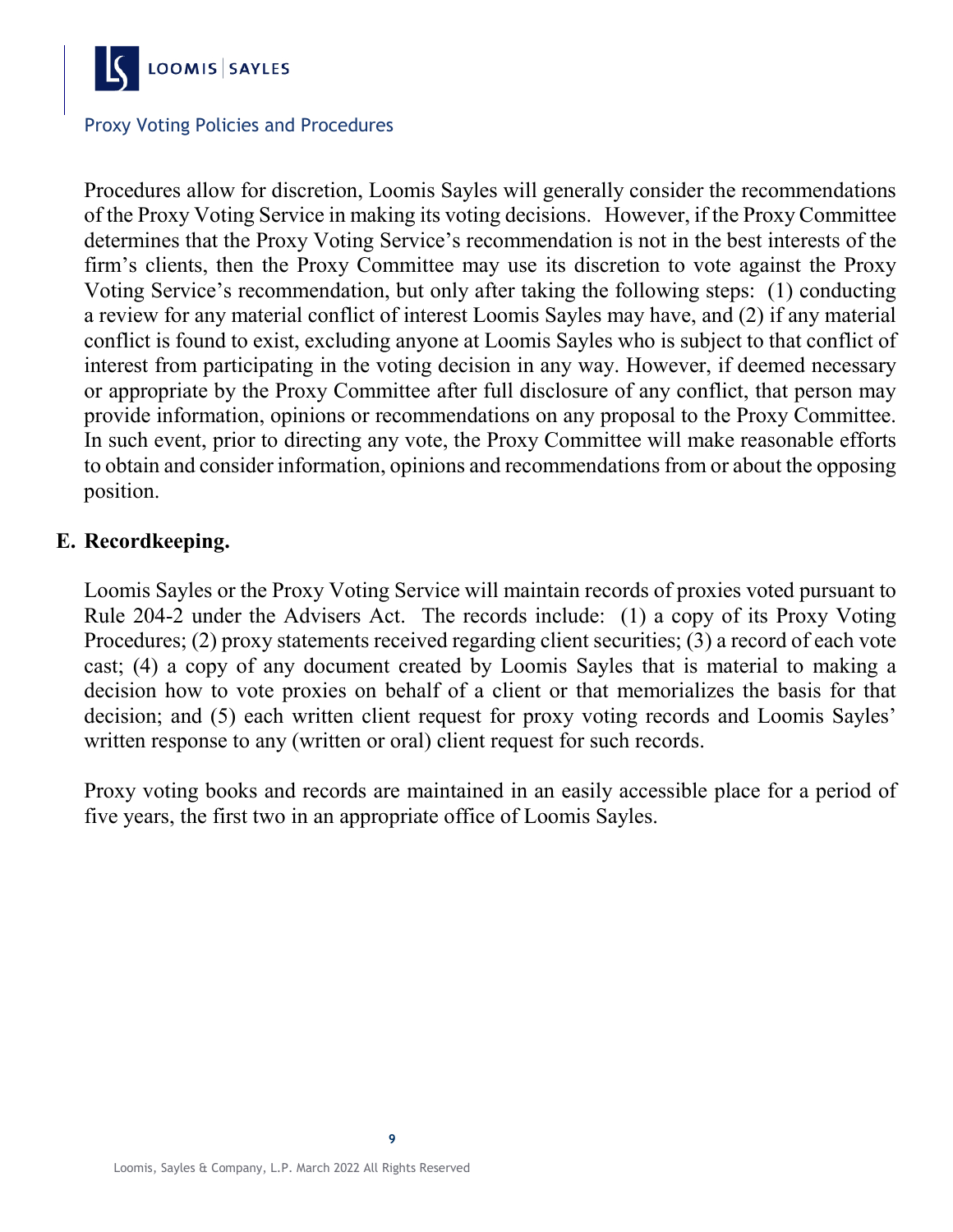

# **2. PROXY VOTING**

#### **A. Introduction**

Loomis Sayles has established certain specific guidelines intended to achieve the objective of the Proxy Voting Procedures: to support good corporate governance, including ESG Matters, in all cases with the objective of protecting shareholder interests and maximizing shareholder value.

### **B. Board of Directors**

Loomis Sayles believes that an issuer's independent, qualified board of directors is the foundation of good corporate governance. Loomis Sayles supports proxy proposals that reflect the prudent exercise of the board's obligation to provide leadership and guidance to management in fulfilling its obligations to its shareholders. As an example, it may be prudent not to disqualify a director from serving on a board if they participated in affiliated transactions if all measures of independence and good corporate governance were met.

Annual Election of Directors: Vote for proposals to repeal classified boards and to elect all directors annually.

Chairman and CEO are Separate Positions: Vote for proposals that require the positions of chairman and CEO to be held by different persons.

Director and Officer Indemnification and Liability Protection:

- A. Vote against proposals concerning director and officer indemnification and liability protection that limit or eliminate entirely director and officer liability for monetary damages for violating the duty of care, or that would expand coverage beyond legal expenses to acts such as gross negligence that are more serious violations of fiduciary obligations than mere carelessness.
- B. Vote for only those proposals that provide such expanded coverage in cases when a director's or officer's legal defense was unsuccessful if (i) the director or officer was found to have acted in good faith and in a manner that the director or officer reasonably believed was in the best interests of the company, and (ii) if the director's or officer's legal expenses only would be covered.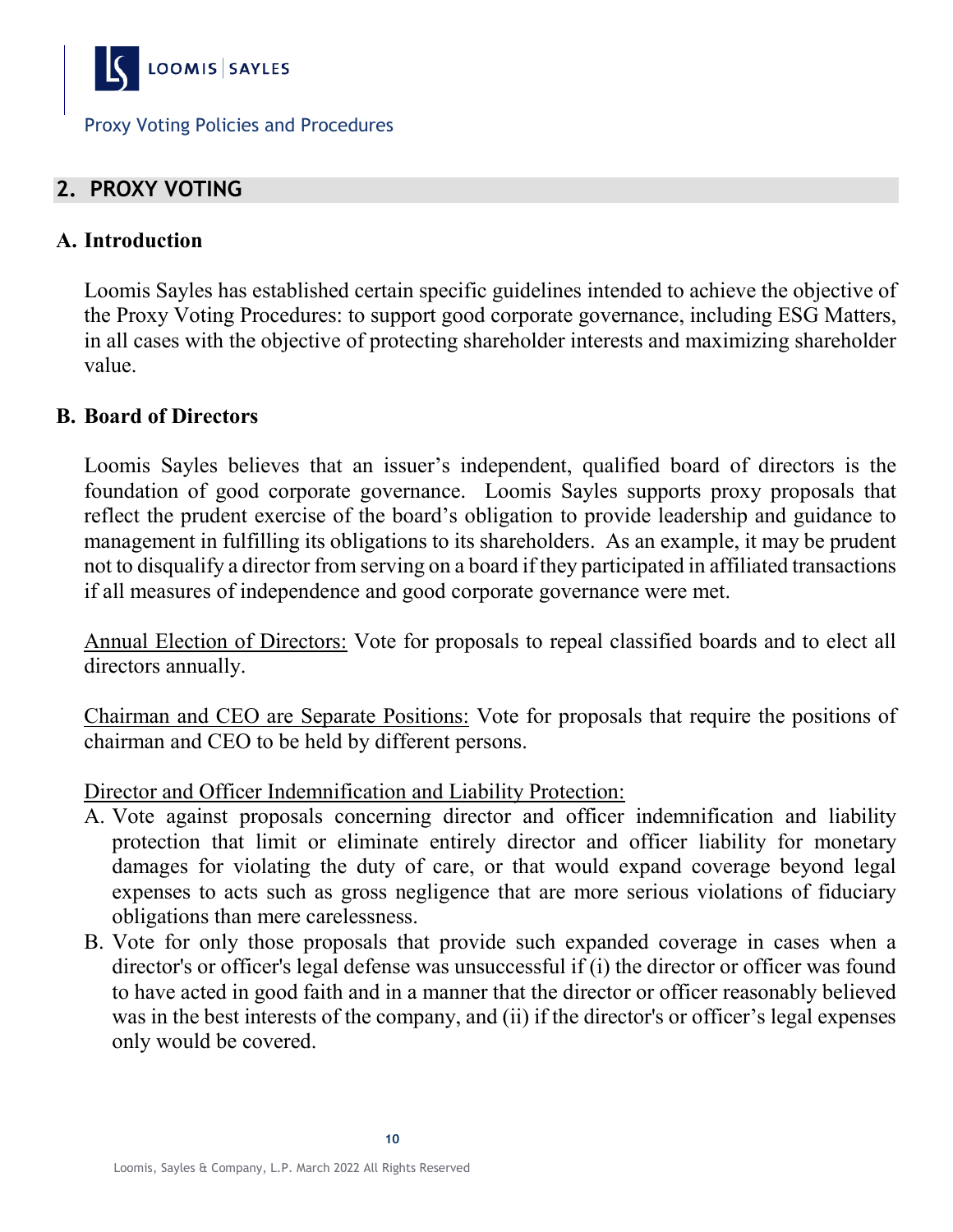

Director Nominees in Contested Elections: Votes in a contested election of directors or a "vote no" campaign must be evaluated on a case-by-case basis, considering the following factors: (1) long-term financial performance of the issuer relative to its industry; management's track record; (2) background to the proxy contest; qualifications of director nominees (both slates); (3) evaluation of what each side is offering shareholders as well as the likelihood that the proposed objectives and goals can be met; and (4) stock ownership positions.

Director Nominees in Uncontested Elections:

- A. Vote for proposals involving routine matters such as election of directors, provided that at least two-thirds of the directors would be independent, as determined by the Proxy Voting Service, and affiliated or inside nominees do not serve on any key board committee, defined as the Audit, Compensation, Nominating and/or Governance Committees.
- B. Vote against nominees that are CFOs of the subject company. Generally, vote against nominees that the Proxy Voting Service has identified as not acting in the best interests of shareholders (e.g., due to over-boarding, risk management failures, a lack of diversity, etc.). Vote against nominees that have attended less than 75% of board and committee meetings, unless a reasonable cause (e.g., health or family emergency) for the absence is noted and accepted by the Proxy Voting Service and the board. Vote against affiliated or inside nominees who serve on a key board committee (as defined above). Vote against affiliated and inside nominees if less than two-thirds of the board would be independent. Vote against Governance or Nominating Committee members if both the following are true: a) there is no independent lead or presiding director; and b) the position of CEO and chairman are not held by separate individuals. Generally, vote against Audit Committee members if auditor ratification is not proposed, except in cases involving: (i) investment company board members, who are not required to submit auditor ratification for shareholder approval pursuant to Investment Company Act of 1940 rules; or (ii) any other issuer that is not required by law or regulation to submit a proposal ratifying the auditor selection. Vote against Compensation Committee members when Loomis Sayles or the Proxy Voting Service recommends a vote against the issuer's "say on pay" advisory vote.
- C. Generally, vote against all members of a board committee and not just the chairman or a representative thereof in situations where the Proxy Voting Service finds that the board committee has not acted in the best interests of shareholders.
- D. Vote as recommended by the Proxy Voting Service when directors are being elected as a slate and not individually.
- E. When electing directors for any foreign-domiciled issuer to which the Proxy Voting Service believes it is reasonable to apply U.S. governance standards, we generally will vote in accordance with our policies set forth in (A) through (D) above. When electing directors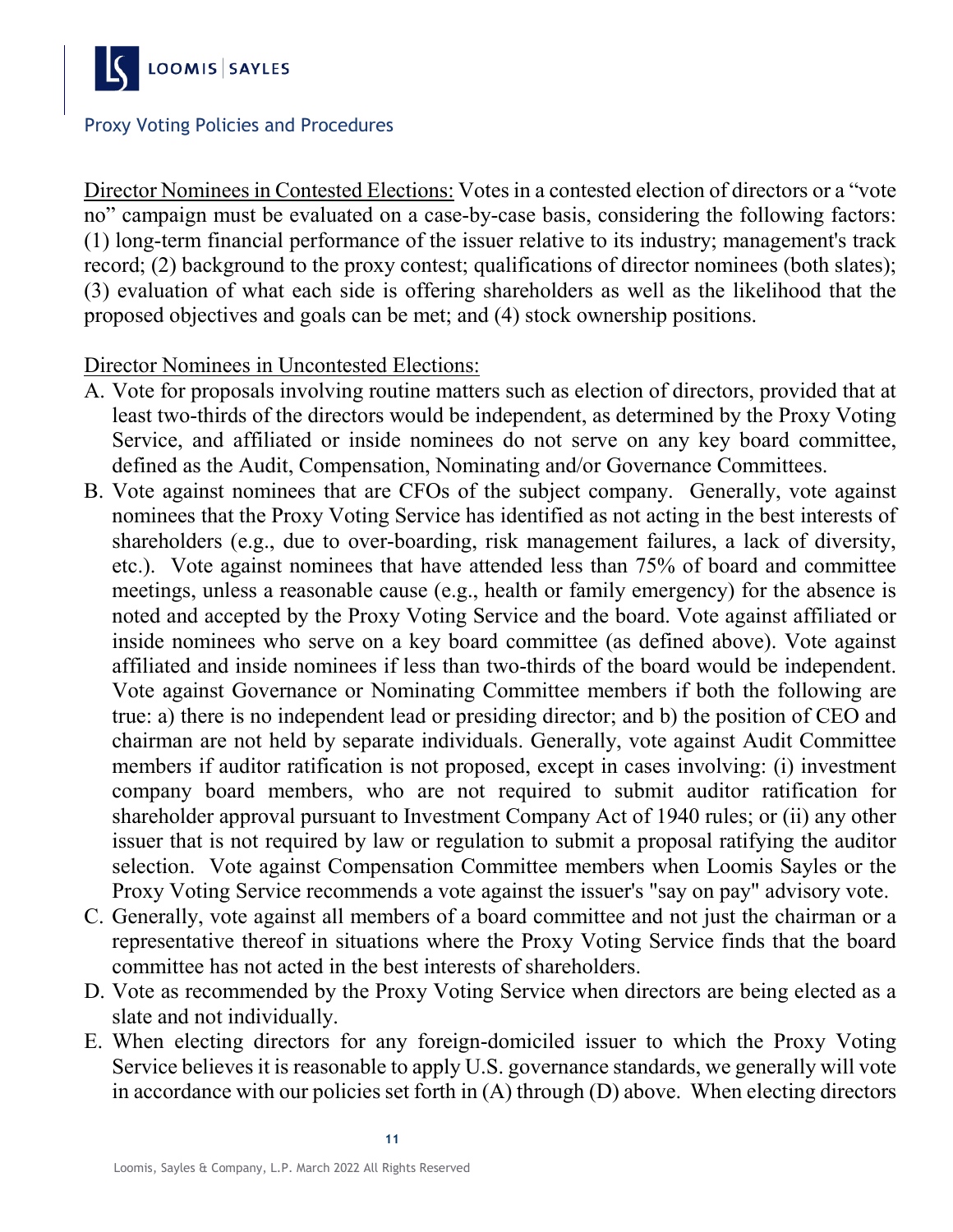

for any other foreign-domiciled issuers, a recommendation of the Proxy Voting Service will generally be followed in lieu of the above stipulations.

Independent Audit, Compensation and Nominating and/or Governance Committees: Vote for proposals requesting that the board Audit, Compensation and/or Nominating and/or Governance Committees include independent directors exclusively.

#### Independent Board Chairman:

- A. Vote for shareholder proposals that generally request the board to adopt a policy requiring its chairman to be "independent" (based on some reasonable definition of that term) with respect to any issuer whose enterprise value is, according to the Proxy Voting Service, greater than or equal to \$10 billion.
- B. Vote such proposals on a case-by-case basis when, according to the Proxy Voting Service, the issuer's enterprise value is less than \$10 billion.

Multiple Directorships: Generally vote against a director nominee who serves as an executive officer of any public company while serving on more than two total public company boards and any other director nominee who serves on more than five total public company boards, unless a convincing argument to vote for that nominee is made by the Proxy Voting Service, in which case, the recommendation of the Proxy Voting Service will generally be followed.

Staggered Director Elections: Vote against proposals to classify or stagger the board.

Stock Ownership Requirements: Generally vote against shareholder proposals requiring directors to own a minimum amount of company stock in order to qualify as a director, or to remain on the board.

Term of Office: Vote against shareholder proposals to limit the tenure of outside directors.

#### **C. Ratification of Auditor**

Loomis Sayles generally supports proposals for the selection or ratification of independent auditors, subject to consideration of various factors such as independence and reasonableness of fees.

A. Generally vote for proposals to ratify auditors.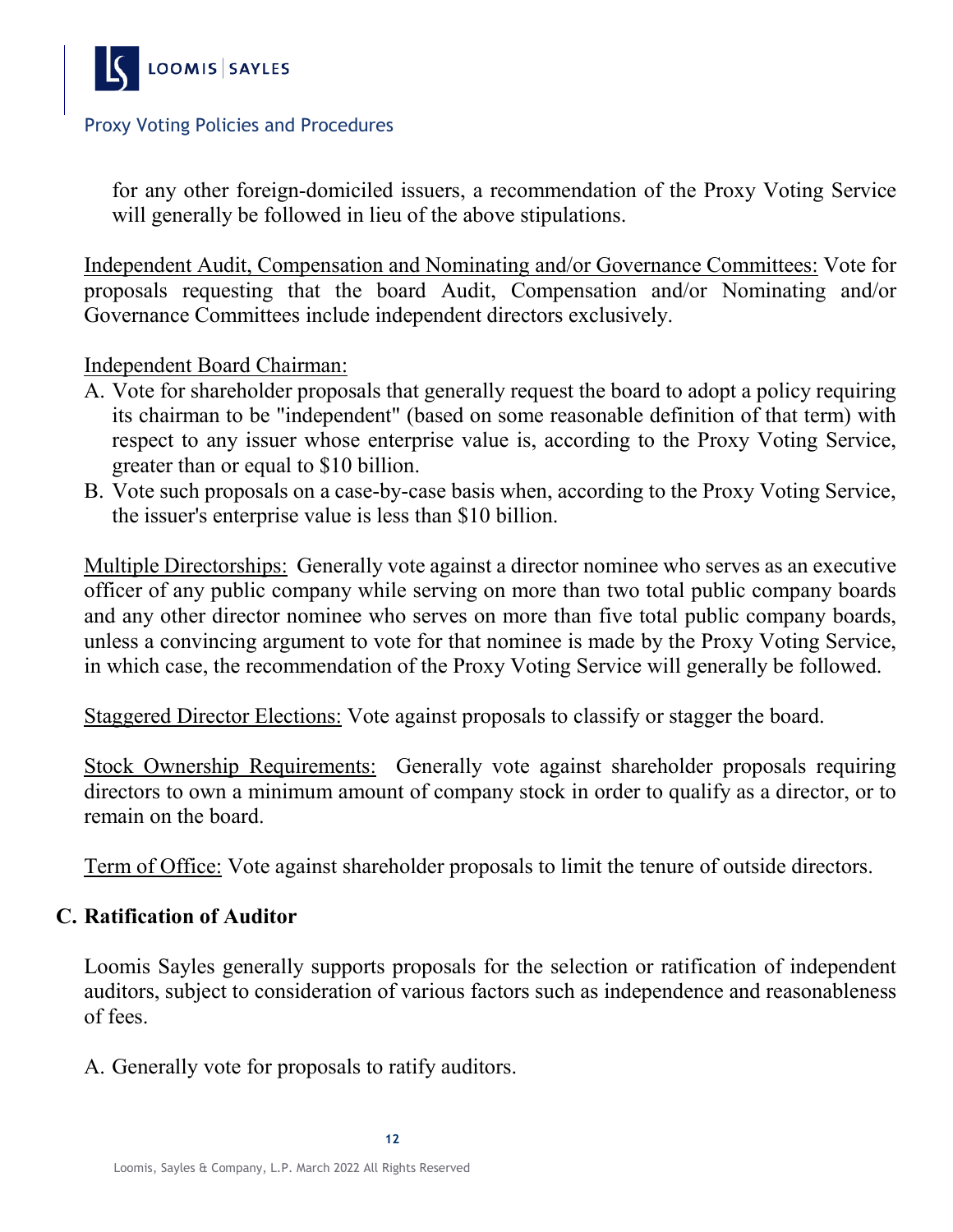

- B. Vote against ratification of auditors where an auditor has a financial interest in or association with the company, and is therefore not independent; or there is reason to believe that the independent auditor has rendered an opinion which is neither accurate nor indicative of the company's financial position.
- C. In general, if non-audit fees amount to 35% or more of total fees paid to a company's auditor we will vote against ratification and against the members of the Audit Committee unless the Proxy Voting Service states that the fees were disclosed and determined to be reasonable. In such instances, the recommendation of the Proxy Voting service will generally be followed.
- D. Vote against ratification of auditors and vote against members of the Audit Committee where it is known that an auditor has negotiated an alternative dispute resolution procedure.
- E. Vote against ratification of auditors if the Proxy Voting Service indicates that a vote for the ratification of auditors it is not in the best long term interest of shareholders.

#### **D. Remuneration and Benefits**

Loomis Sayles believes that an issuer's compensation and benefit plans must be designed to ensure the alignment of executives' and employees' interests with those of its shareholders.

401(k) Employee Benefit Plans: Vote for proposals to implement a 401(k) savings plan for employees.

Compensation Plans: Proposals with respect to compensation plans generally will be voted as recommended by the Proxy Voting Service.

Compensation in the Event of a Change in Control: Votes on proposals regarding executive compensation in the event of a change in control of the issuer will be considered on a caseby-case basis.

Director Related Compensation: Vote proposals relating to director compensation, that are required by and comply with applicable laws (domestic or foreign) or listing requirements governing the issuer, as recommended by the Proxy Voting Service.

Employee Stock Ownership Plans ("ESOPs"): Vote for proposals that request shareholder approval in order to implement an ESOP or to increase authorized shares for existing ESOPs, except in cases when the number of shares allocated to the ESOP is "excessive" (i.e., generally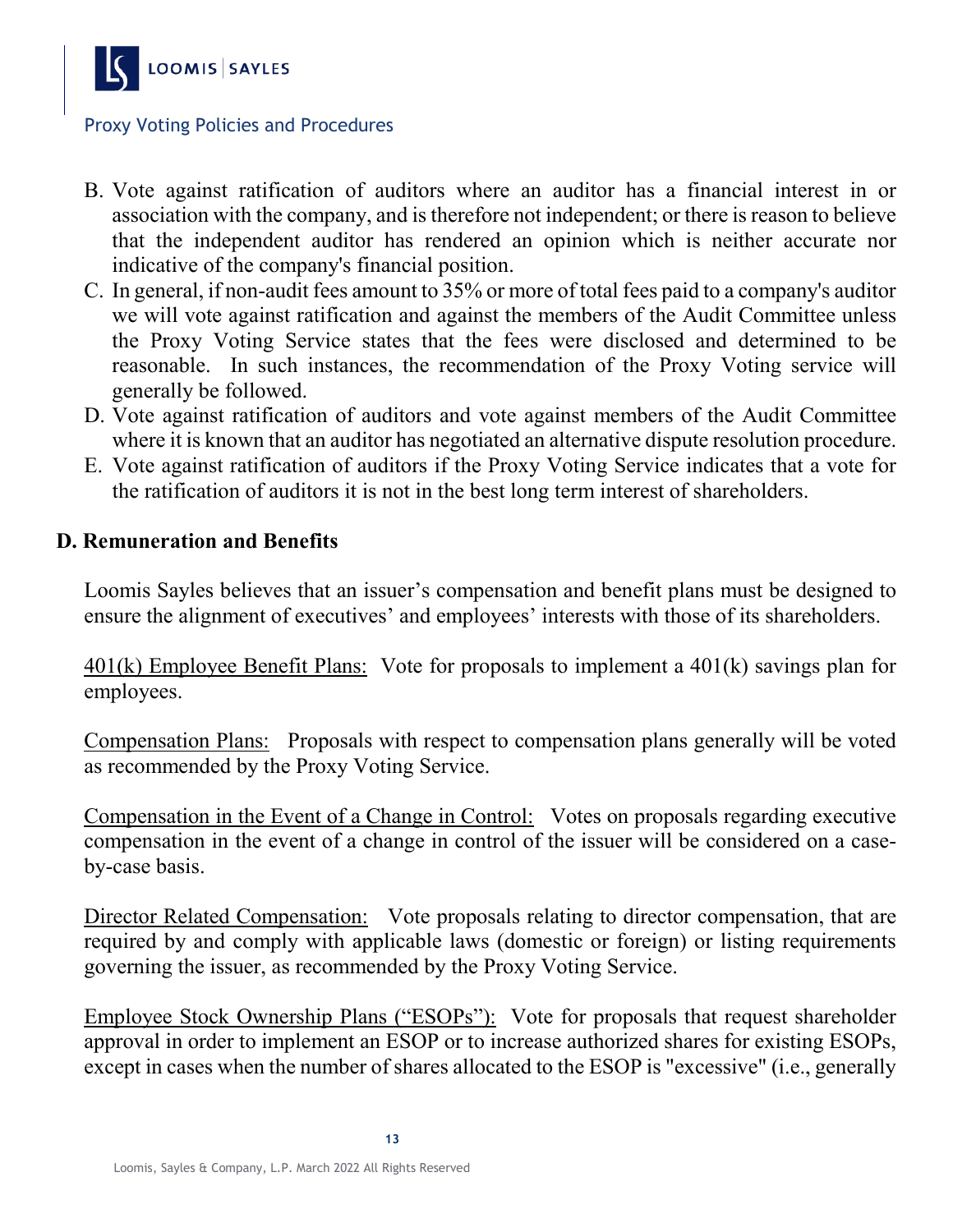

greater than five percent of outstanding shares), in which case the recommendation of the Proxy Voting Service will generally be followed.

Golden Coffins: Review on a case-by-case basis all proposals relating to the obligation of an issuer to provide remuneration or awards to survivors of executives payable upon such executive's death.

#### Golden and Tin Parachutes:

- A. Vote for shareholder proposals to have golden (top management) and tin (all employees) parachutes submitted for shareholder ratification.
- B. Review on a case-by-case basis all proposals to ratify or cancel golden or tin parachutes.

#### OBRA (Omnibus Budget Reconciliation Act)-Related Compensation Proposals:

- A. Vote for proposals to amend shareholder-approved plans to include administrative features or place a cap on the annual grants any one participant may receive to comply with the provisions of Section 162(m) of OBRA.
- B. Vote for amendments to add performance goals to existing compensation plans to comply with the provisions of Section 162(m) of OBRA.
- C. Vote for cash or cash-and-stock bonus plans to exempt the compensation from taxes under the provisions of Section 162(m) of OBRA.
- D. Votes on amendments to existing plans to increase shares reserved and to qualify the plan for favorable tax treatment under the provisions of Section 162(m) should be evaluated on a case-by-case basis.

Shareholder Proposals to Limit Executive and Director Pay Including Executive Compensation Advisory Resolutions ("Say on Pay"):

- A. Generally, vote for shareholder proposals that seek additional disclosure of executive and director pay information.
- B. Review on a case-by-case basis (1) all shareholder proposals that seek to limit executive and director pay and (2) all advisory resolutions on executive pay other than shareholder resolutions to permit such advisory resolutions.
- C. Vote against proposals to link all executive or director variable compensation to performance goals.
- D. Vote for an annual review of executive compensation.
- E. Non-binding advisory votes on executive compensation will be voted as recommended by the Proxy Voting Service.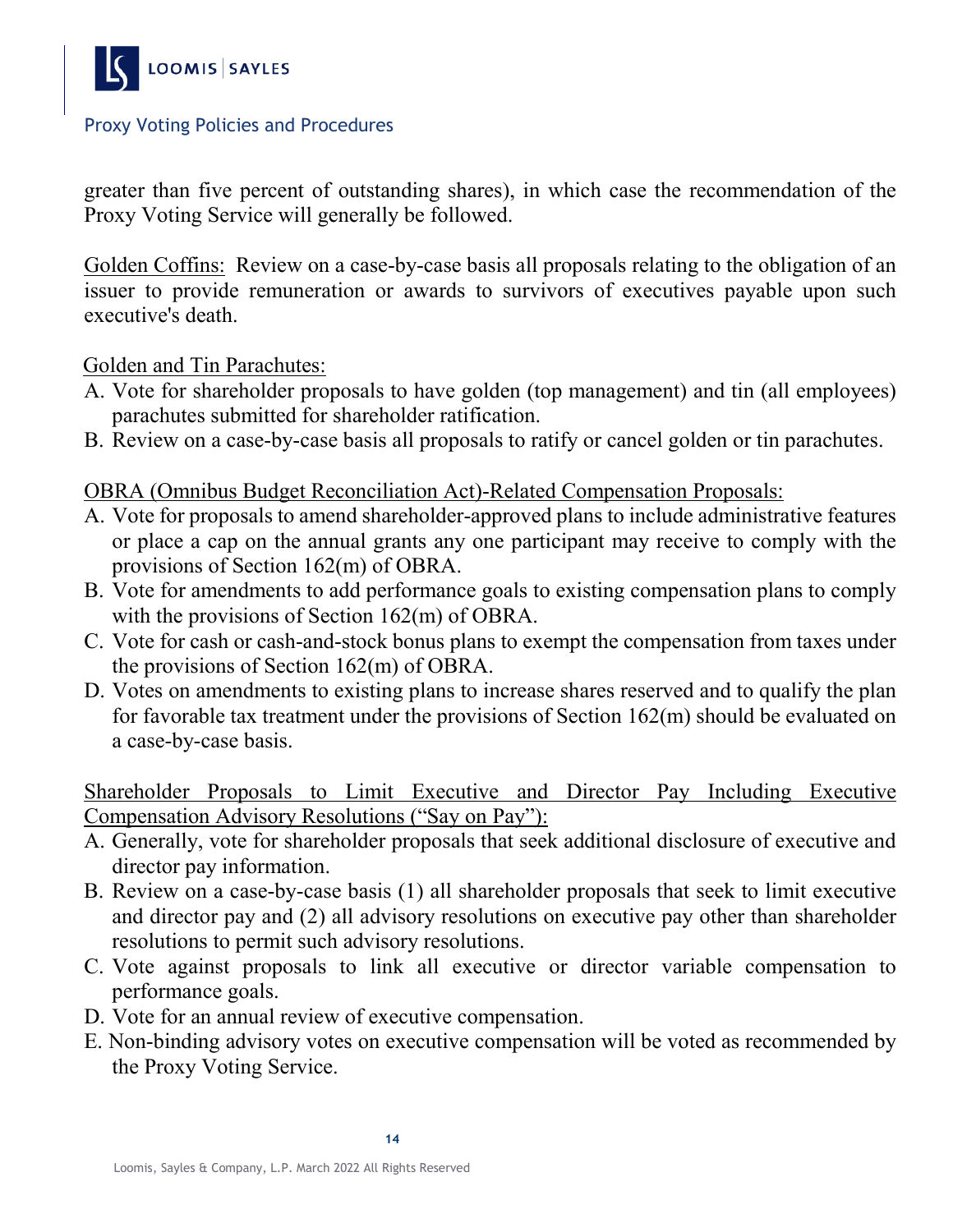

F. For foreign domiciled issuers where a non-binding advisory vote on executive compensation is proposed concurrently with a binding vote on executive compensation, and the recommendation of the Proxy Voting Service is the same for each proposal, a vote will be entered as recommended by the Proxy Voting Service.

Share Retention by Executives: Generally vote against shareholder proposals requiring executives to retain shares of the issuer for fixed periods unless the board and the Proxy Voting Service recommend voting in favor of the proposal.

Stock Option Plans: A recommendation of the Proxy Voting Service will generally be followed using the following as a guide:

- A. Vote against stock option plans which expressly permit repricing of underwater options.
- B. Vote against proposals to make all stock options performance based.
- C. Vote against stock option plans that could result in an earnings dilution above the company specific cap considered by the Proxy Voting Service.
- D. Vote for proposals that request expensing of stock options.

# **E. Capital Structure Management Issues**

Adjustments to Par Value of Common Stock: Vote for management proposals to reduce the par value of common stock.

Authority to Issue Shares: Vote for proposals by boards to authorize the issuance of shares (with or without preemptive rights) to the extent the size of the proposed issuance in proportion to the issuer's issued ordinary share capital is consistent with industry standards and the recommendations of the issuer's board and the Proxy Voting Service are in agreement. Proposals that do not meet the above criteria will be reviewed on a case-by-case basis.

#### Blank Check Preferred Authorization:

- A. Vote for proposals to create blank check preferred stock in cases when the company expressly states that the stock will not be used as a takeover defense or carry superior voting rights, and expressly states conversion, dividend, distribution and other rights.
- B. Vote for shareholder proposals to have blank check preferred stock placements, other than those shares issued for the purpose of raising capital or making acquisitions in the normal course of business, submitted for shareholder ratification.
- C. Review proposals to increase the number of authorized blank check preferred shares on a case-by-case basis.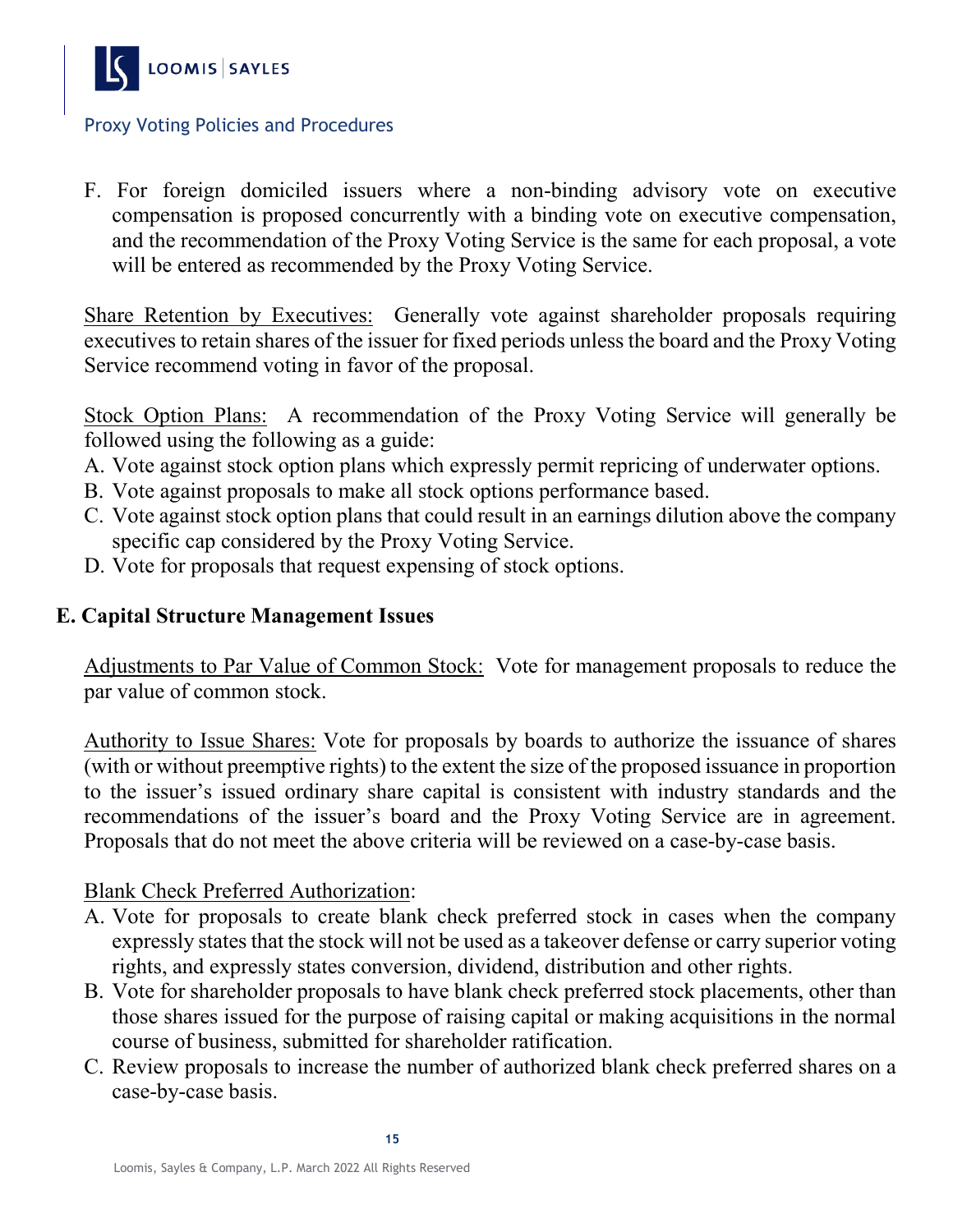

Common Stock Authorization: Vote against proposed common stock authorizations that increase the existing authorization by more than 100% unless a clear need for the excess shares is presented by the company. A recommendation of the Proxy Voting Service will generally be followed.

Greenshoe Options (French issuers only): Vote for proposals by boards of French issuers in favor of greenshoe options that grant the issuer the flexibility to increase an over-subscribed securities issuance by up to 15% so long as such increase takes place on the same terms and within thirty days of the initial issuance, provided that the recommendation of the issuer's board and the Proxy Voting Service are in agreement. Proposals that do not meet the above criteria will be reviewed on a case-by-case basis.

Reverse Stock Splits: Vote for management proposals to reduce the number of outstanding shares available through a reverse stock split.

Share Cancellation Programs: Vote for management proposals to reduce share capital by means of cancelling outstanding shares held in the issuer's treasury.

Share Repurchase Programs: Vote for management proposals to institute open-market share repurchase plans in which all shareholders may participate on equal terms.

Stock Distributions, Splits and Dividends: Generally vote for management proposals to increase common share authorization, provided that the increase in authorized shares following the split or dividend is not greater than 100 percent of existing authorized shares.

#### **F. Mergers, Asset Sales and Other Special Transactions**

Proposals for transactions that have the potential to affect the ownership interests and/or voting rights of the issuer's shareholders, such as mergers, asset sales and corporate or debt restructuring, will be considered on a case-by-case basis, based on (1) whether the best economic result is being created for shareholders, (2) what changes in corporate governance will occur, (3) what impact they will have on shareholder rights, (4) whether the proposed transaction has strategic merit for the issuer, and (5) other factors as noted in each section below, if any.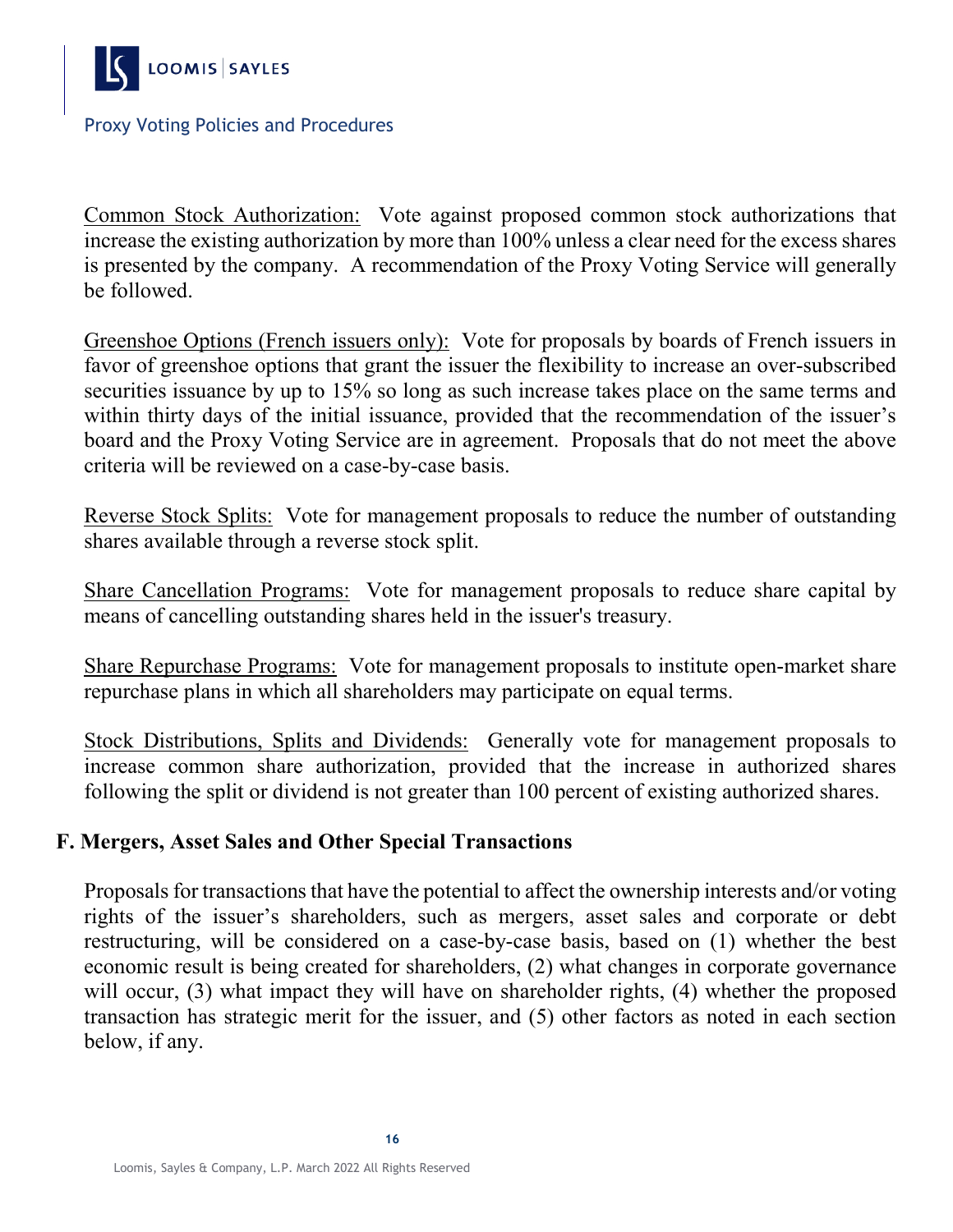

Asset Sales: Votes on asset sales will be determined on a case-by-case basis after considering the impact on the balance sheet/working capital, value received for the asset, and potential elimination of inefficiencies.

Conversion of Debt Instruments: Votes on the conversion of debt instruments will be considered on a case-by-case basis after the recommendation of the relevant Loomis Sayles equity or fixed income analyst is obtained.

Corporate Restructuring: Votes on corporate restructuring proposals, including minority squeeze-outs, leveraged buyouts, spin-offs, liquidations, and asset sales will be considered on a case-by-case basis.

Debt Restructurings: Review on a case-by-case basis proposals to increase common and/or preferred shares and to issue shares as part of a debt-restructuring plan. Consider the following issues:

- A. Dilution How much will ownership interest of existing shareholders be reduced, and how extreme will dilution to any future earnings be?
- B. Change in Control Will the transaction result in a change in control of the company?
- C. Bankruptcy Loomis Sayles' Corporate Actions Department is responsible for consents related to bankruptcies and debt holder consents related to restructurings.
- D. Potential Conflicts of Interest For example, clients may own securities at different levels of the capital structure; in such cases, Loomis Sayles will exercise voting or consent rights for each such client based on that client's best interests, which may differ from the interests of other clients.

Delisting a Security: Proposals to delist a security from an exchange will be evaluated on a case-by-case basis.

#### Fair Price Provisions:

- A. Vote for fair price proposals, as long as the shareholder vote requirement embedded in the provision is no more than a majority of disinterested shares.
- B. Vote for shareholder proposals to lower the shareholder vote requirement in existing fair price provisions.

Greenmail:

A. Vote for proposals to adopt anti-greenmail charter or bylaw amendments or otherwise restrict a company's ability to make greenmail payments.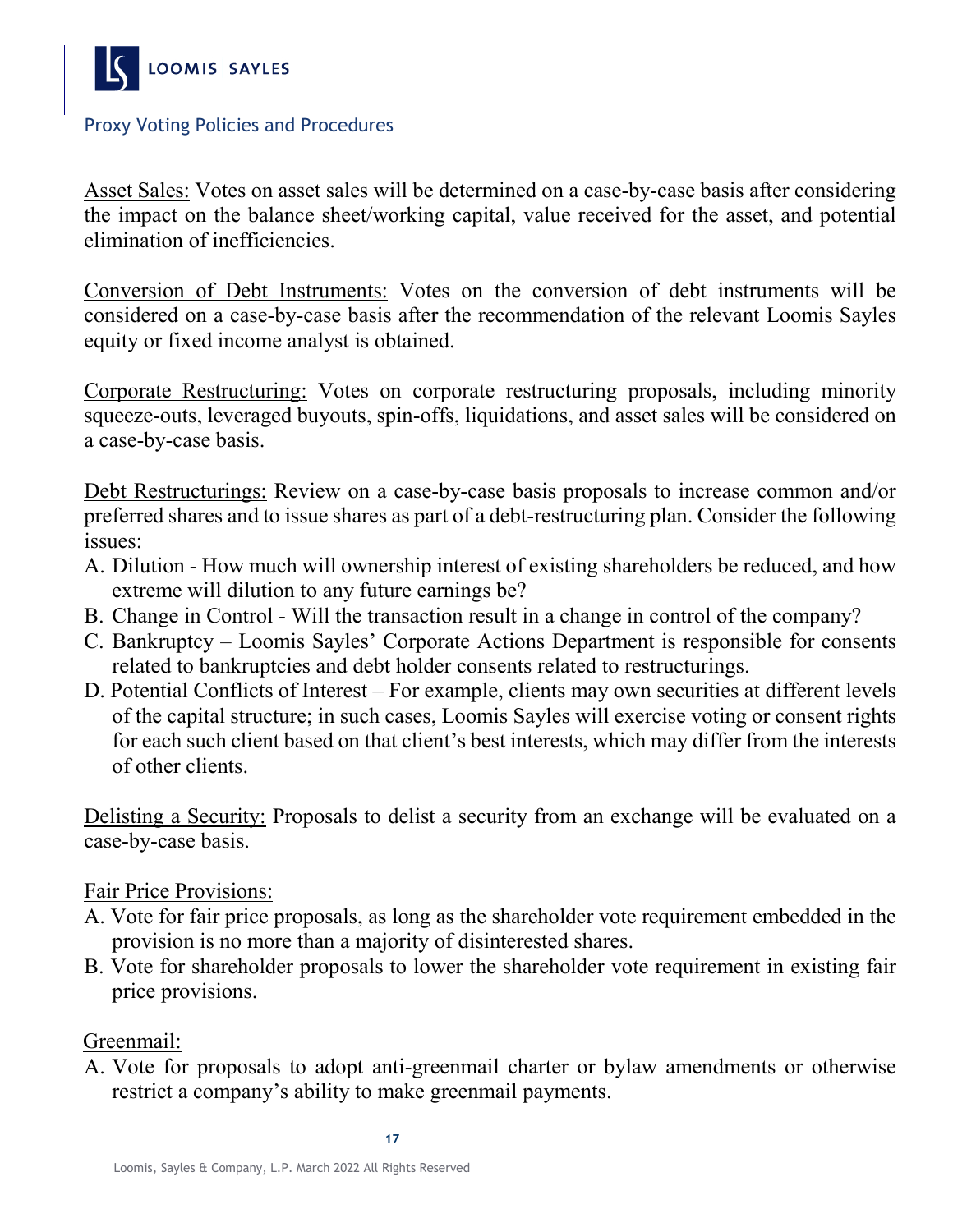

- B. Review anti-greenmail proposals on a case-by-case basis when they are bundled with other charter or bylaw amendments.
- C. Vote for proposals to eliminate an anti-greenmail bylaw if the recommendations of management and the Proxy Voting Service are in agreement. If they are not in agreement, review and vote such proposals on a case-by-case basis.

Liquidations: Proposals on liquidations will be voted on a case-by-case basis after reviewing relevant factors including but not necessarily limited to management's efforts to pursue other alternatives, the appraisal value of assets, and the compensation plan for executives managing the liquidation.

Mergers and Acquisitions: Votes on mergers and acquisitions should be considered on a caseby-case basis, generally taking into account relevant factors including but not necessarily limited to: anticipated financial and operating benefits; offer price (cost vs. premium); prospects of the combined companies; how the deal was negotiated; golden parachutes; financial benefits to current management; and changes in corporate governance and their impact on shareholder rights.

#### Poison Pills:

- A. Vote for shareholder proposals that ask a company to submit its poison pill for shareholder ratification.
- B. Review on a case-by-case basis shareholder proposals to redeem a company's poison pill.
- C. Review on a case-by-case basis management proposals to ratify a poison pill.

Reincorporation Provisions: Proposals to change a company's domicile will be evaluated on a case-by-case basis.

Right to Adjourn: Vote for the right to adjourn in conjunction with a vote for a merger or acquisition or other proposal, and vote against the right to adjourn in conjunction with a vote against a merger or acquisition or other proposal.

Spin-offs: Votes on spin-offs will be considered on a case-by-case basis depending on relevant factors including but not necessarily limited to the tax and regulatory advantages, planned use of sale proceeds, market focus, and managerial incentives.

Tender Offer Defenses: Proposals concerning tender offer defenses will be evaluated on a case-by-case basis.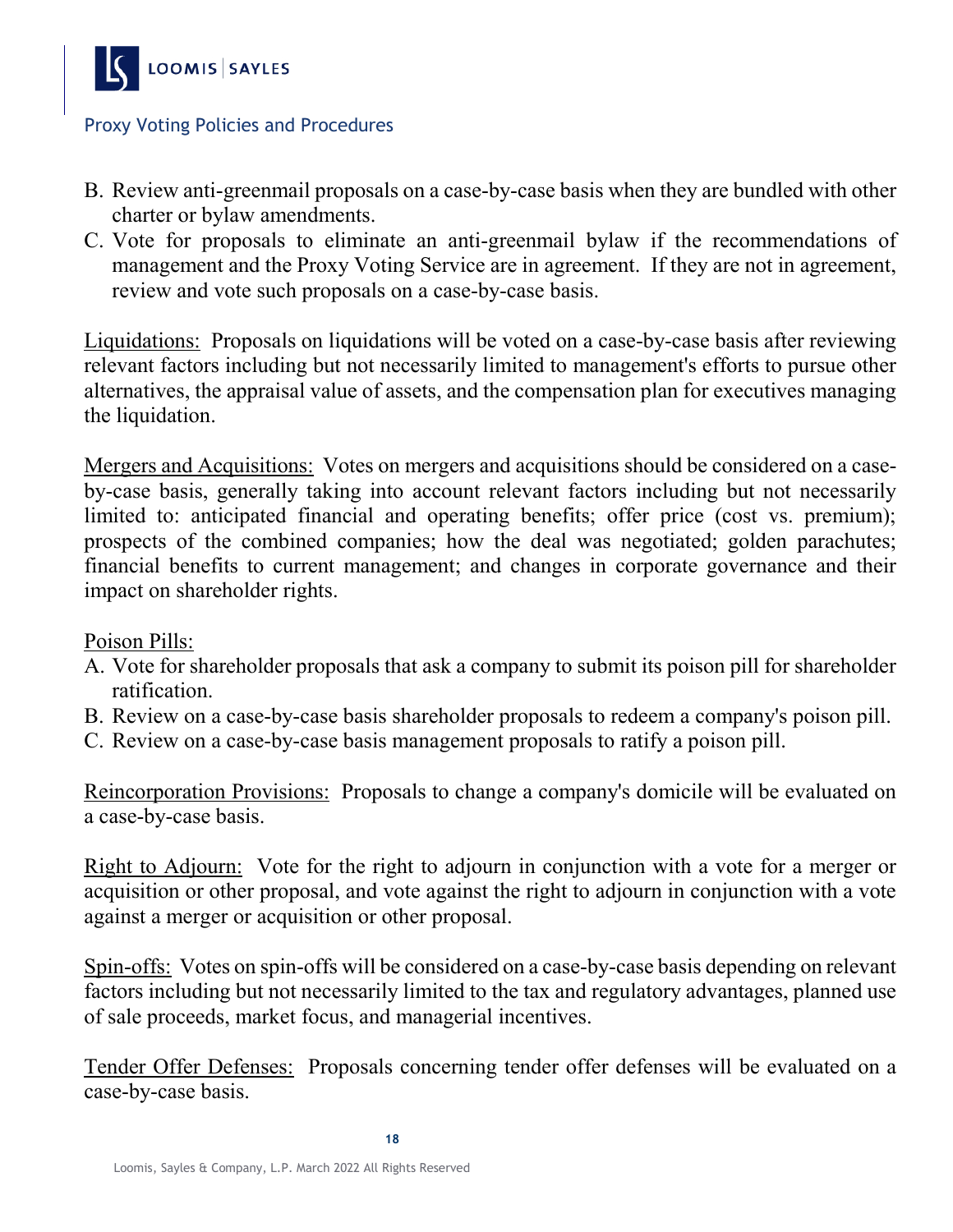

# **G. Shareholder Rights**

Loomis Sayles believes that issuers have a fundamental obligation to protect the rights of their shareholders. Pursuant to its fiduciary duty to vote shares in the best interests of its clients, Loomis Sayles considers proposals relating to shareholder rights based on whether and how they affect and protect those rights.

Appraisal Rights: Vote for proposals to restore, or provide shareholders with, rights of appraisal.

Bundled Proposals: Review on a case-by-case basis bundled or "conditioned" proxy proposals. In the case of items that are conditioned upon each other, examine the benefits and costs of the packaged items. In instances when the joint effect of the conditioned items is not in shareholders' best interests, vote against the proposals. If the combined effect is positive, support such proposals.

Confidential Voting: Vote for shareholder proposals that request corporations to adopt confidential voting, use independent tabulators and use independent inspectors of election as long as the proposals include clauses for proxy contests as follows: in the case of a contested election, management should be permitted to request that the dissident group honor its confidential voting policy. If the dissidents agree, the policy remains in place. If the dissidents do not agree, the confidential voting policy is waived. Vote for management proposals to adopt confidential voting.

Counting Abstentions: Votes on proposals regarding counting abstentions when calculating vote proposal outcomes will be considered on a case-by-case basis.

Cumulative Voting: Vote for proposals to permit cumulative voting, except where the issuer already has in place a policy of majority voting.

Equal Access: Vote for shareholder proposals that would allow significant company shareholders equal access to management's proxy material in order to evaluate and propose voting recommendations on proxy proposals and director nominees, and in order to nominate their own candidates to the board.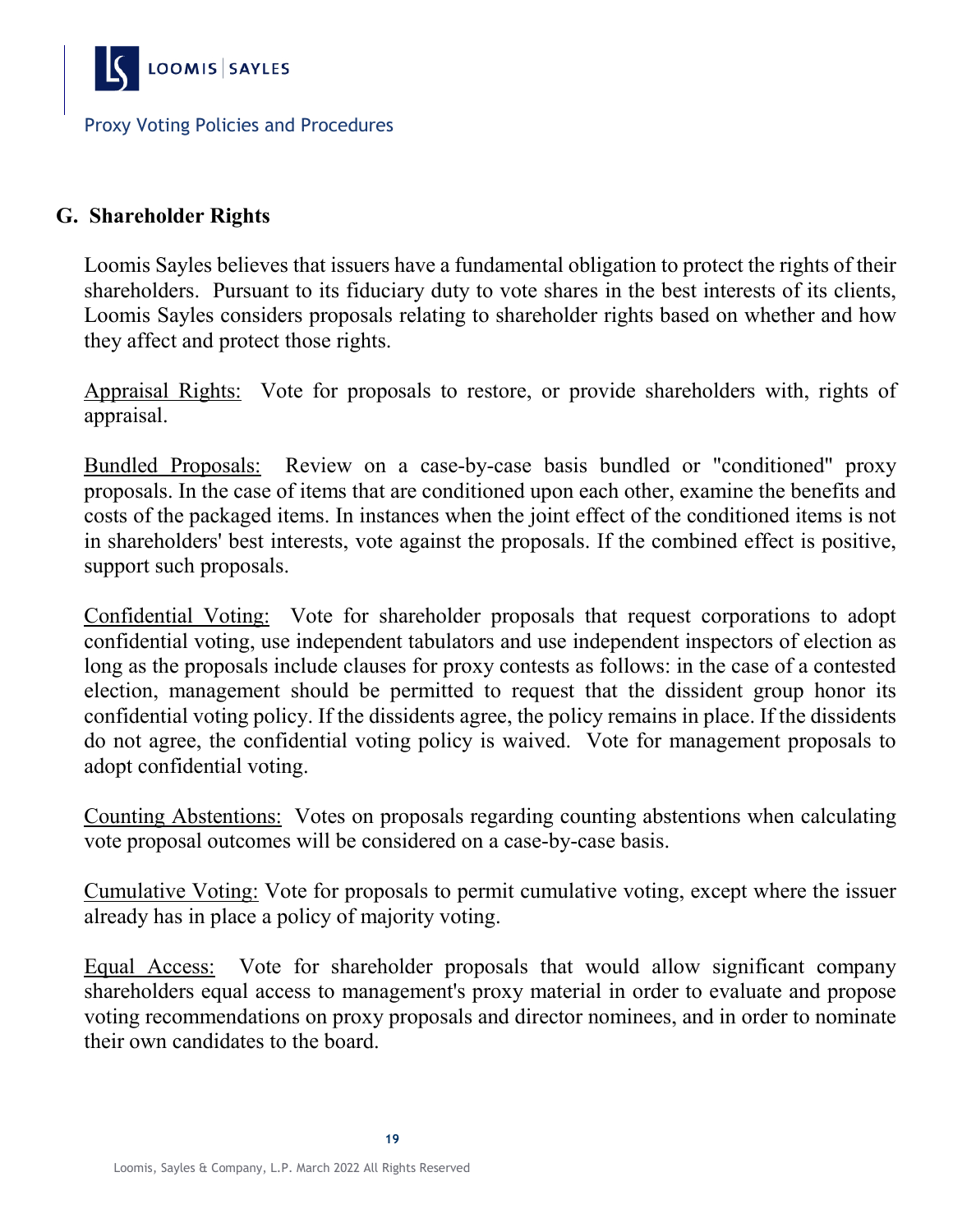

Exclusive Forum Provisions: Vote against proposals mandating an exclusive forum for any shareholder lawsuits. Vote against the members of the issuer's Governance Committee in the event of a proposal mandating an exclusive forum without shareholder approval.

Independent Proxy: Vote for proposals to elect an independent proxy to serve as a voting proxy at shareholder meetings.

Majority Voting: Vote for proposals to permit majority rather than plurality or cumulative voting for the election of directors/trustees.

Preemptive Rights: Votes with respect to preemptive rights generally will be voted as recommended by the Proxy Voting Service subject to the Common Stock Authorization requirements above.

Proxy Access: A recommendation of the Proxy Voting Service will generally be followed with regard to proposals intended to grant shareholders the right to place nominees for director on the issuer's proxy ballot ("Proxy Access"). Vote for such proposals when they require the nominating shareholder(s) to hold, in aggregate, at least 3% of the voting shares of the issuer for at least three years, and be allowed to nominate up to 25% of the nominees. All other proposals relating to Proxy Access will be reviewed on a case-by-case basis.

Shareholder Ability to Alter the Size of the Board:

- A. Vote for proposals that seek to fix the size of the board.
- B. Vote against proposals that give management the ability to alter the size of the board without shareholder approval.

# Shareholder Ability to Remove Directors:

- A. Vote against proposals that provide that directors may be removed only for cause.
- B. Vote against proposals that provide that only continuing directors may elect replacements to fill board vacancies.
- C. Vote for proposals to restore shareholder ability to remove directors with or without cause and proposals that permit shareholders to elect directors to fill board vacancies.

Shareholder Advisory Committees: Proposals to establish a shareholder advisory committee will be reviewed on a case-by-case basis.

#### Shareholder Rights Regarding Special Meetings: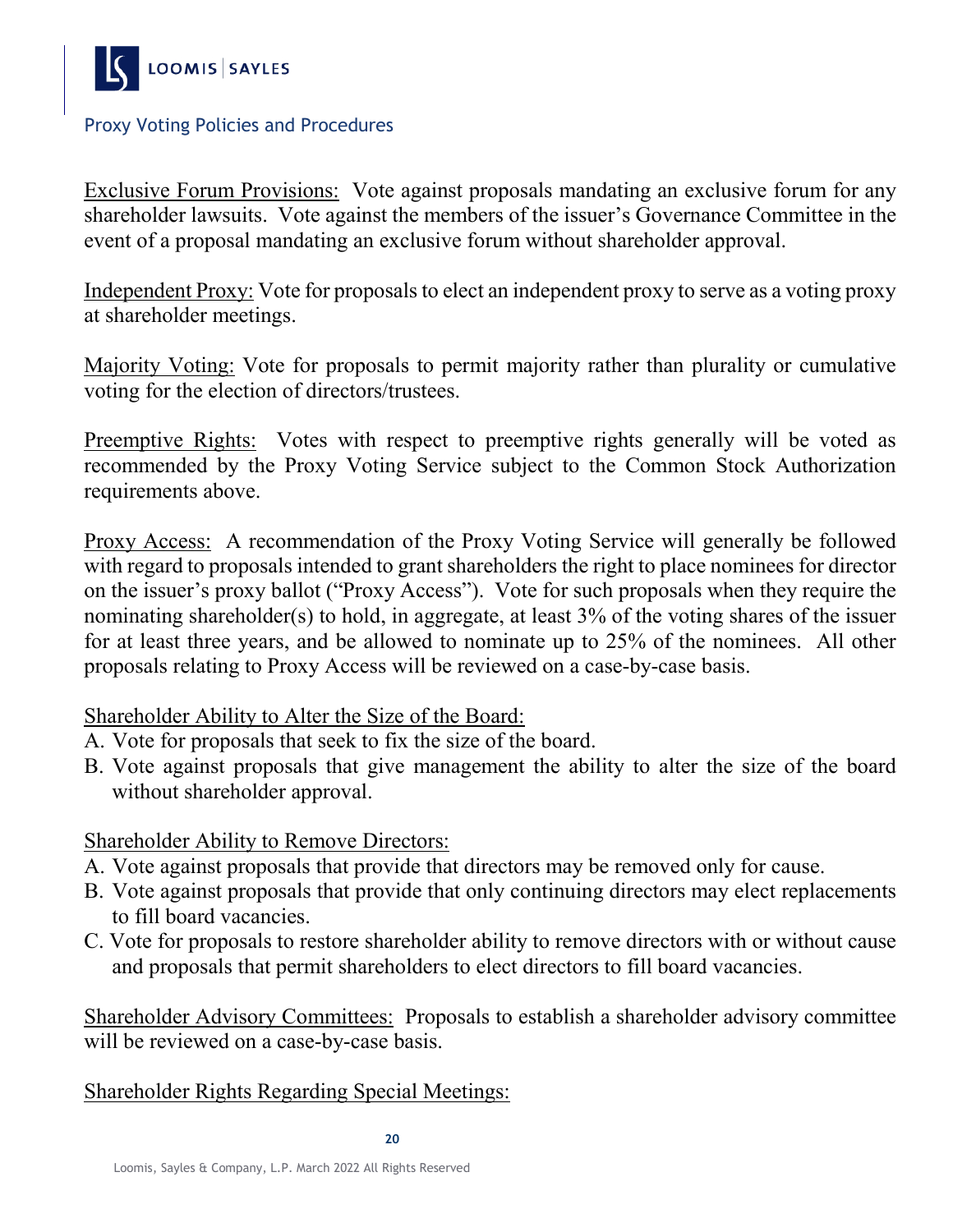

- A. Vote for proposals that set a threshold of 10% of the outstanding voting stock as a minimum percentage allowable to call a special meeting of shareholders. Vote against proposals that increase or decrease the threshold from 10%.
- B. Vote against proposals to restrict or prohibit shareholder ability to call special meetings.

Supermajority Shareholder Voting Requirements: Vote for all proposals to replace supermajority shareholder voting requirements with simple majority shareholder voting requirements, subject to applicable laws and regulations. Vote against management proposals to require a supermajority shareholder vote to approve charter and bylaw amendments.

Unequal Voting Rights:

- A. Vote against dual class exchange offers and dual class recapitalizations.
- B. Vote on a case-by-case basis on proposals to eliminate an existing dual class voting structure.

Written Consent: Vote for proposals regarding the right to act by written consent when the Proxy Voting Service recommends a vote for the proposal. Proposals regarding the right to act by written consent where the Proxy Voting Service recommends a vote against will be sent to the Proxy Committee for determination. Generally vote against proposals to restrict or prohibit shareholder ability to take action by written consent.

#### **H. Environmental and Social Matters**

Loomis Sayles has a fiduciary duty to act in the best interests of its clients.

Loomis Sayles believes good corporate governance, including those practices that address ESG Matters, is essential to the effective management of a company's financial, litigation and reputation risk, the maximization of its long-term economic performance and sustainability, and the protection of its shareholders' best interests, including the maximization of shareholder value.

Proposals on environmental and social matters cover a wide range of issues, including environmental and energy practices and their impacts, labor matters, diversity and human rights. These proposals may be voted as recommended by the Proxy Voting Service or may, in the determination of the Proxy Committee, be reviewed on a case-by-case basis if the Proxy Committee believes that a particular proposal (i) could have a material impact on an industry or the growth and sustainability of an issuer; (ii) is appropriate for the issuer and the cost to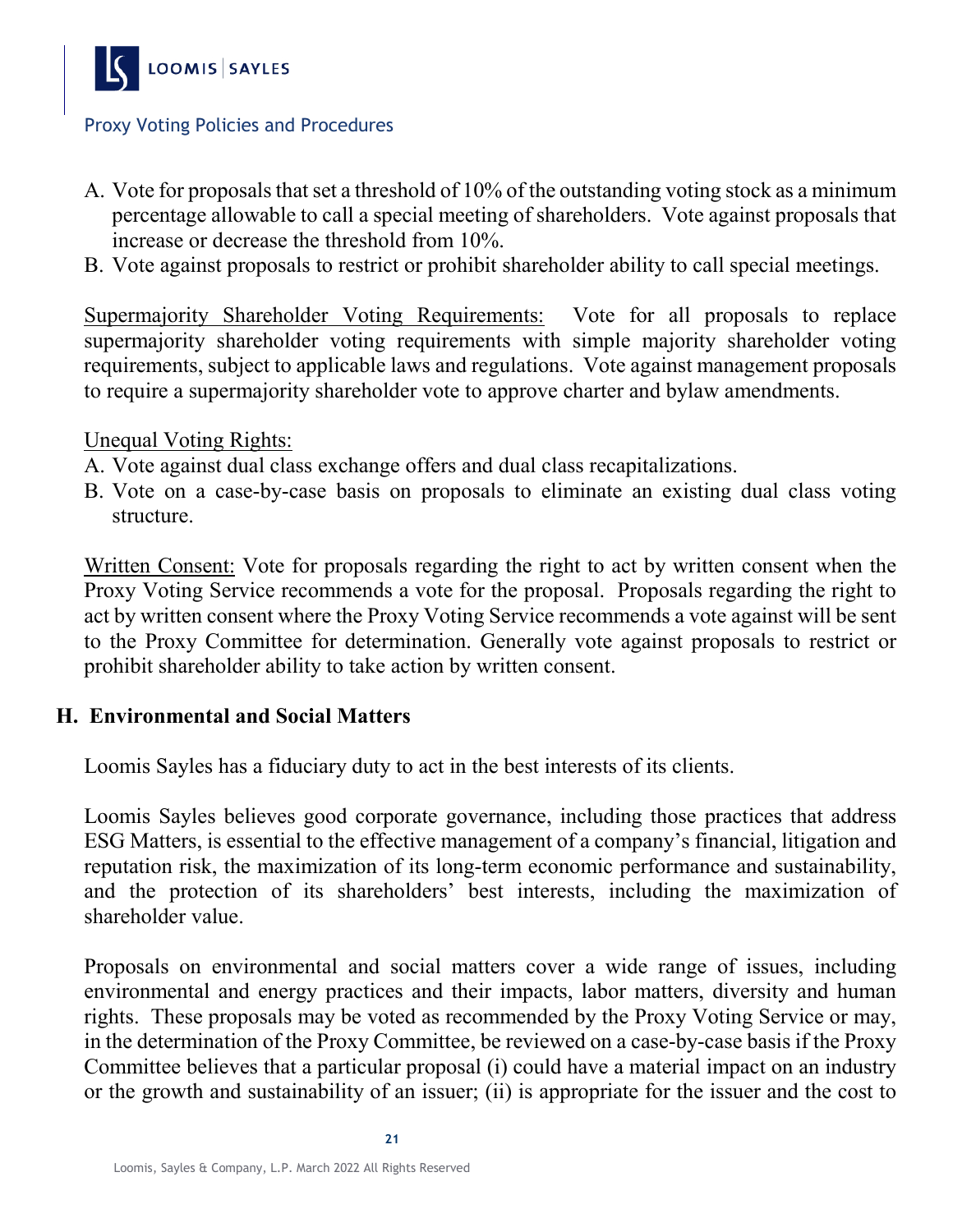

implement would not be excessive; (iii) is appropriate for the issuer in light of various factors such as reputational damage or litigation risk; or (iv) is otherwise appropriate for the issuer.

Loomis Sayles will consider whether such proposals are likely to enhance the value of the client's investments after taking into account the costs involved, pursuant to its fiduciary duty to its clients.

Climate Reporting: Generally vote for proposals requesting the issuer produce a report, at reasonable expense, on the issuer's climate policies. A recommendation against such proposals by the Proxy Voting Service will be considered by the Proxy Committee.

Workplace Diversity Reporting: Generally vote for proposals requesting the issuer produce a report, at reasonable expense, on the issuer's workforce diversity or equity policies and/or performance. A recommendation against such proposals by the Proxy Voting Service will be considered by the Proxy Committee.

#### **I. General Corporate Governance**

Loomis Sayles has a fiduciary duty to its clients with regard to proxy voting matters, including routine proposals that do not present controversial issues. The impact of proxy proposals on its clients' rights as shareholders must be evaluated along with their potential economic benefits.

Changing Corporate Name: Vote for management proposals to change the corporate name.

Charitable and Political Contributions and Lobbying Expenditures: Votes on proposals regarding charitable contributions, political contributions, and lobbying expenditures, should be considered on a case-by-case basis. Proposals of UK issuers concerning political contributions will be voted for if the issuer states that (a) it does not intend to make any political donations or incur any expenditures in respect to any political party in the EU; and (b) the proposal is submitted to ensure that the issuer does not inadvertently breach the Political Parties, Elections and Referendums Act 2000 and sections 366 and 367 of the Companies Act 2006.

Delivery of Electronic Proxy Materials: Vote for proposals to allow electronic delivery of proxy materials to shareholders.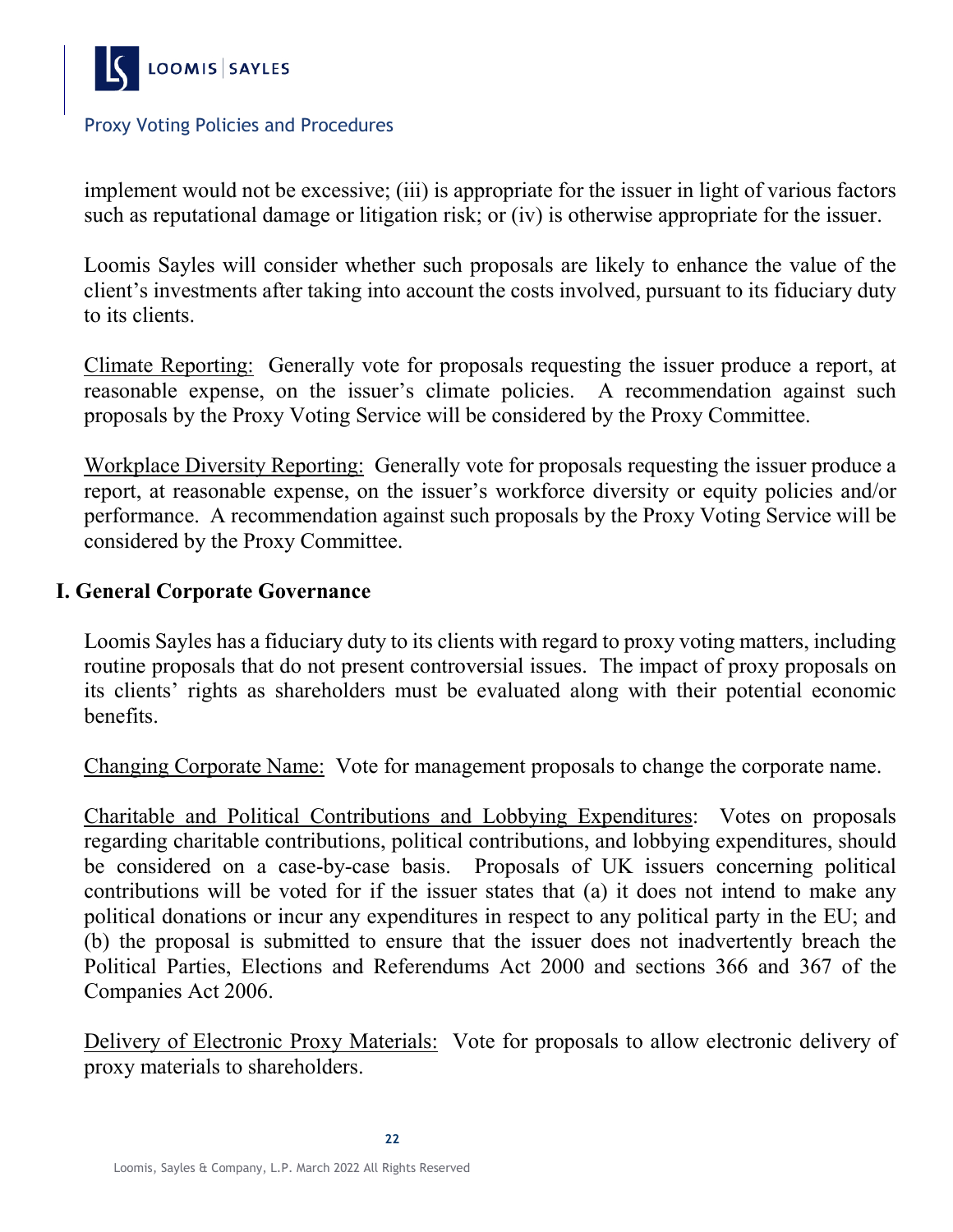

Disclosure of Prior Government Service: Review on a case-by-case basis all proposals to disclose a list of employees previously employed in a governmental capacity.

Financial Statements: Generally, proposals to accept and/or approve the delivery of audited financial statements shall be voted as recommended by the Proxy Voting Service. In certain non-US jurisdictions where local regulations and/or market practices do not require the release of audited financial statements in advance of custodian vote deadlines (e.g., Korea), and the Proxy Voting Service has not identified any issues with the company's past financial statements or the audit procedures used, then Loomis Sayles shall vote for such proposals.

Non-Material Miscellaneous Bookkeeping Proposals: A recommendation of the Proxy Voting Service will generally be followed regarding miscellaneous bookkeeping proposals of a nonmaterial nature.

Ratification of Board and/or Management Acts: Generally, proposals concerning the ratification or approval of the acts of the board of directors and/or management of the issuer for the past fiscal year shall be voted as recommended by the Proxy Voting Service.

Reimbursement of Proxy Contest Defenses: Generally, proposals concerning all proxy contest defense cost reimbursements should be evaluated on a case-by-case basis.

Reimbursement of Proxy Solicitation Expenses: Proposals to provide reimbursement for dissidents waging a proxy contest should be evaluated on a case-by-case basis.

State Takeover Statutes: Review on a case-by-case basis proposals to opt in or out of state takeover statutes (including control share acquisition statutes, control share cash-out statutes, freeze out provisions, fair price provisions, stakeholder laws, poison pill endorsements, severance pay and labor contract provisions, anti-greenmail provisions, and disgorgement provisions).

Technical Amendments to By-Laws: A recommendation of the Proxy Voting Service will generally be followed regarding technical or housekeeping amendments to by-laws or articles designed to bring the by-laws or articles into line with current regulations and/or laws.

Transaction of Other Business: Vote against proposals asking for authority to transact openended other business without any information provided by the issuer at the time of voting.